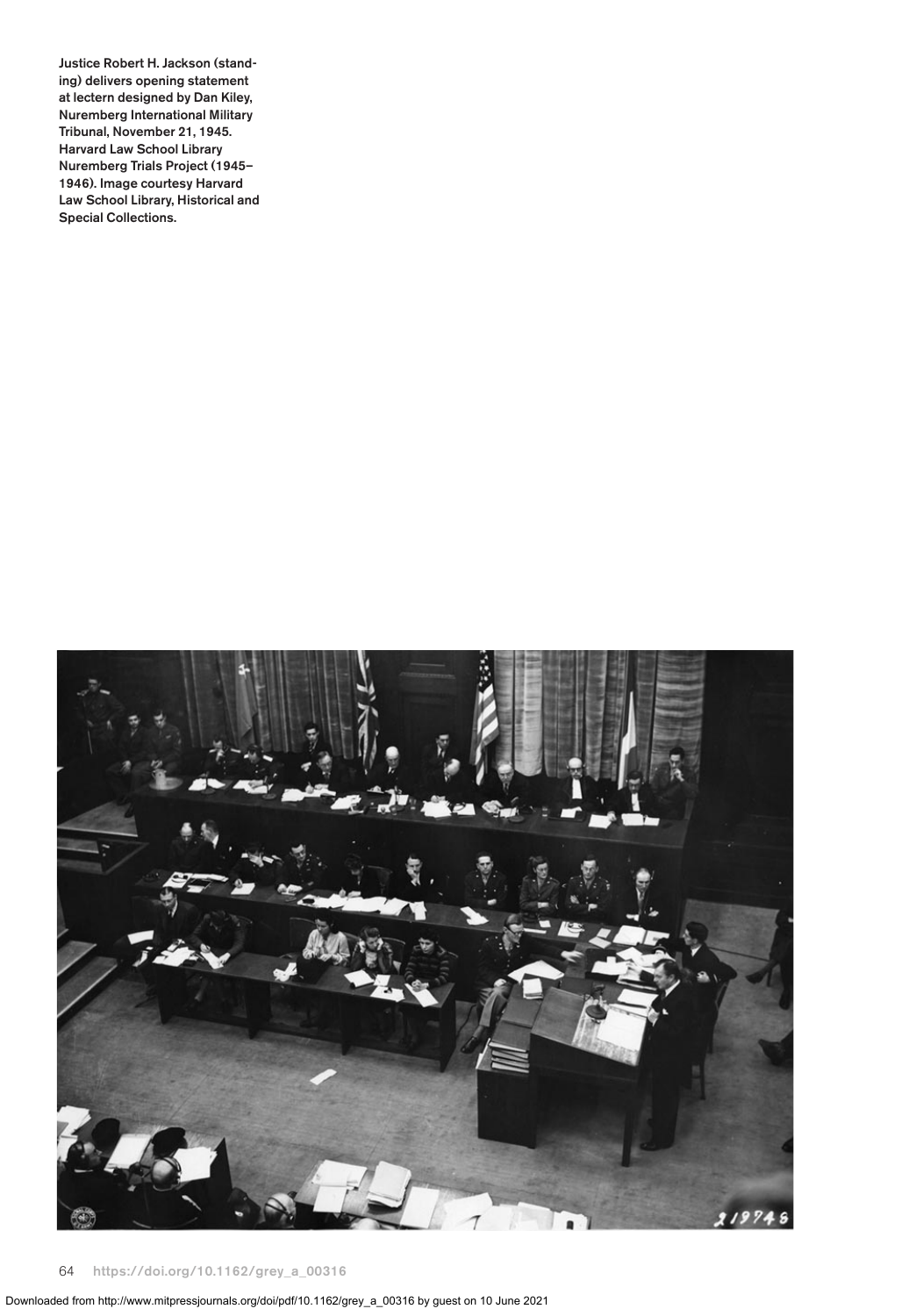# **Making the "World Spectacle Trial": Design as Forensic Practice at the Nuremberg Trials**

## **ALEJANDRA AZUERO-QUIJANO**

#### **Kiley's World Spectacle Trial**

Standing before the Allied delegations gathered in one of the few rooms of the Nuremberg Grand Hotel that remained unscathed after Allied bombings, thirtythree-year-old Dan Kiley spoke nervously.1 Initially drafted into the U.S. Army Corps of Engineers on the recommendation of Eero Saarinen, in 1945 Kiley was appointed chief of design of the Office of Strategic Services (OSS) Presentation Branch (PB). That summer the U.S. Justice Department assigned Kiley, a former student of Bauhaus founder Walter Gropius and collaborator of both Saarinen and Louis Kahn, to find a site for the war crimes trial. On that particular summer day, the young architect turned war crimes trial designerin-chief tried his best to explain to the teams of American, British, French, and Soviet diplomats, as well as lawyers and military personnel, that the war crimes trial "wasn't just an ordinary trial." As Kiley saw it, his job was "to find the place for the Nuremberg Trials, and, once found, to arrange it so it would work for a world spectacle trial."2 Once the Justice Department settled on the city of Nuremberg, Kiley became responsible for designing and supervising the renovations of the Nuremberg Palace of Justice.

On November 19, 1945—the inaugural day of the Nuremberg International Military Tribunal (IMT)—Robert Jackson, U.S. Supreme Court Justice and IMT chief prosecutor, read his memorable opening statement standing behind a lectern designed for him by Kiley. Directly across from Jackson at the other end of the courtroom stood a "fifteen-foot chart of the structure of the Nazi party . . . that was the product of six months of painstaking research by Cornelia Dodge," a twenty-four-year-old graphic designer sent to Nuremberg as part of the PB's team charged with setting up the trials.3 In contrast to the centrality given to the figure of the prosecutor during the opening of the trials, Kiley, who had designed this scene precisely as part of his vision for a *world spectacle trial*,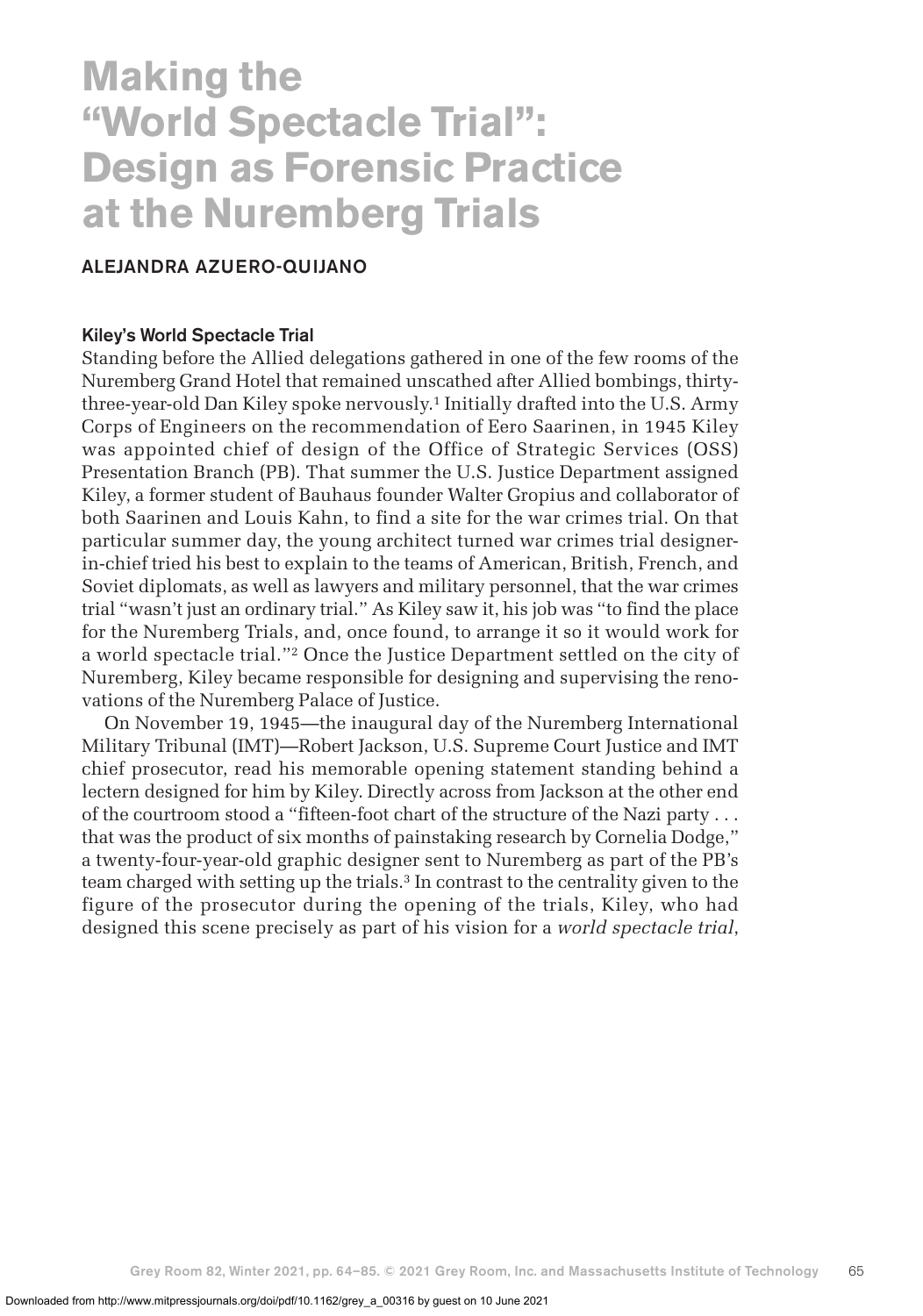was absent from the courtroom on the inaugural day of the proceedings.

Kiley recedes in the historiography and is absent from legal analyses of the trials.4 Yet the practice of designers turned out to be central to the American effort to establish Nazi war-waging, political persecution, and extermination as international crimes. While American prosecutors sought to demonstrate the political and bureaucratic organization that lay behind Nazi crimes, professionals working for the PB drew from design practices developed within the U.S. intelligence apparatus for the institutionalization of global governance.5 From their efforts emerged a project of criminal punishment defined by the simultaneous mobilization of legal reasoning and design practices to create the normative, aesthetic, and spatial conditions for adjudicating Nazi crimes. This effort materialized into a new forum of judgment, one best described as a media environment. Within this forum, which sought to bring a whole political system and not just individuals into the fold of legal judgment, media technology enabled the presentation of forms of evidence unknown in the context of a criminal trial, particularly ones aimed at persuading judges as well as global audiences of the vast scale of German crimes.

As this article shows, these media-centered forms of courtroom presentation constituted forensic practices in their own right.<sup>6</sup> Challenging modernist assumptions about the authority of forensics as a scientific discourse centered exclusively on criminal *detection* and *investigation*—as well as one that is simultaneously autonomous from medial and aesthetic conditions—the work of OSS designers asserted the constitutive role of *presentation*, *visualization*, and *scale-making* for the modern project of determining criminal responsibility. Thus, against the nearly ubiquitous association of forensics with the figure of lawyers and forensic experts, PB designers marshaled the *forensics of presentation* an ensemble of design techniques centered on the media-technological and aesthetic conditions of presenting evidence in the space of the courtroom, the modern forum from which forensics derives its name*.* Ultimately, by designing a courtroom that operated as a media environment, Kiley's world spectacle trial explicitly mobilized architecture, graphic design, and media aesthetics as forensic strategies that were essential to demonstrating the rational, organized, and large-scale nature of Nazi war crimes as juridical facts.

#### **Design as Forensic Practice**

The PB was key to producing the international war crimes trial as the institutional form best suited to adjudicate responsibility for what was considered at



the time to be a radically new type of criminality—and yet a type that also uncannily

**Left: Original Nuremberg courtroom layout, Nuremberg Palace of Justice, 1917. Papers of Dan Kiley, Nuremberg Courthouse. Frances Loeb Library, Harvard University Graduate School of Design. Image courtesy the Frances Loeb Library, Harvard University Graduate School of Design.**

**Opposite: Dan Kiley. Nuremberg courtroom design (main floor), November 7, 1945. Image courtesy the Frances Loeb Library, Harvard University Graduate School of Design.**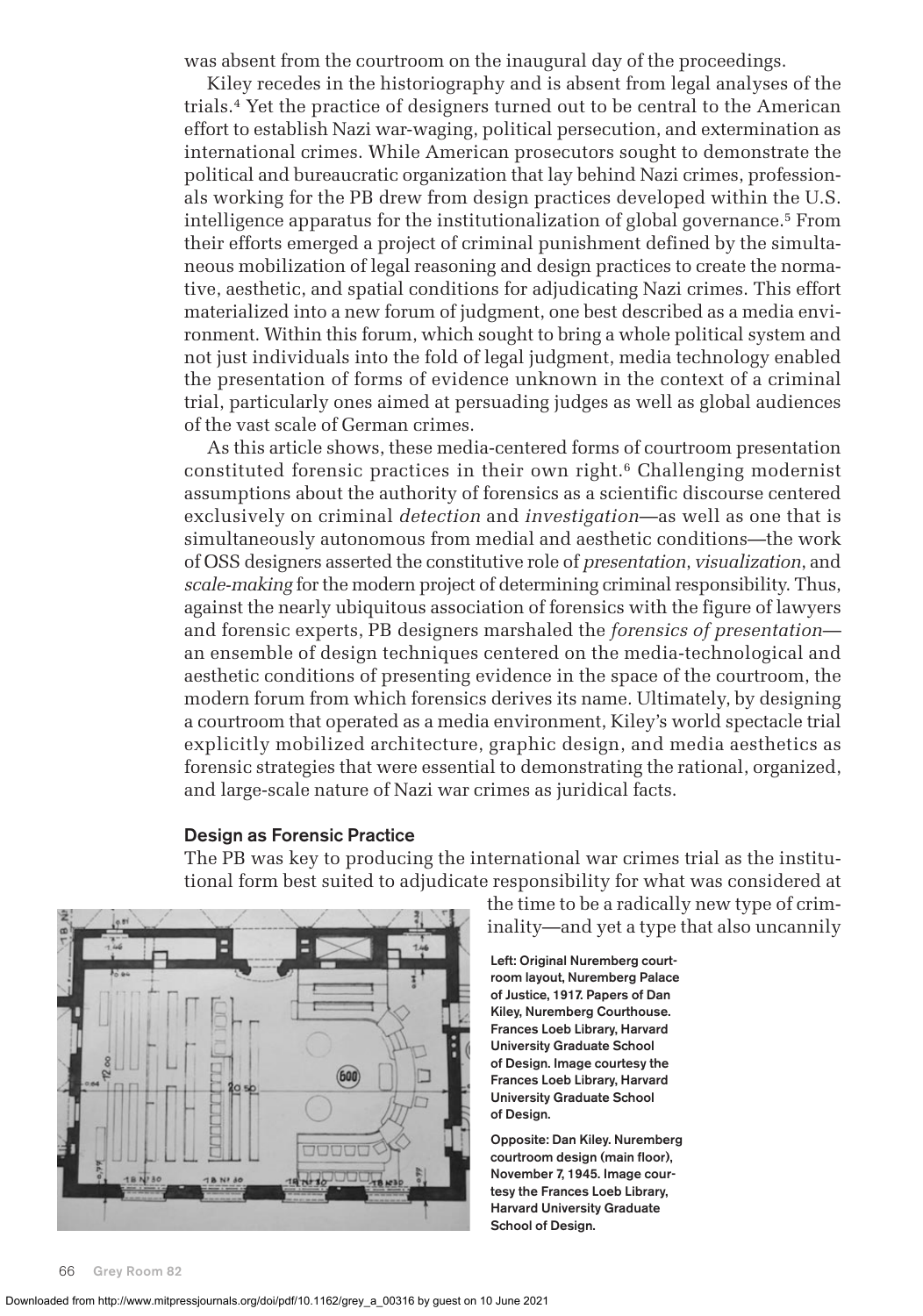reproduced the operations of modern statecraft. In particular, Kiley's vision for the courtroom—which combined the imperatives of order, mediatization, and spectacle—made OSS staff into key players in the production of postwar "international legal Modernism."7 While OSS's director, General William Donovan, became one of Jackson's top team members, under Kiley's direction a team from the PB was responsible for every architectural and logistical detail, including "the positioning of the judges, witnesses and defendants; [the] apparatus for the presentation of evidence; [the] facilities for a press corps expected to number in the hundreds; and the outfitting of offices, barracks and prison cells."8

Kiley's redesign of the Nuremberg judiciary complex—and particularly of the trial's courtroom—fell nothing short of reformulating the architectural vernacular of international justice.<sup>9</sup> Equal parts departure from the German courthouse and rejection of previous continental European war crimes trials, his design set the stage for international criminal justice to emerge as a particularly American type of spectacle. Rejecting the way in which both the Leipzig courtroom—site of post-WWI trials—and the Nuremberg courthouse reproduced the template of the modern European courtroom, Kiley's design reimagined the scene of judgment by removing the judges' bench from the center of the courtroom. He replaced it with a "display panel and movie screen."10 As this article shows, this apparently inconsequential gesture introduced an architectural order that, by foregrounding both documentary evidence and the imperatives of media-technological infrastructure, sought to create a new forum of judgment.

And yet the shift from criminal justice as a scene of judges surrounded by defendants and witness stands to one dominated by a projection screen was only one in a series of transformations that led to the emergence of the spectacle trial as a new type of legal forum. Essential to this new type of forum was the design of the courtroom as an integrated media environment, one in which lawyers and design experts deployed visualization and scale-making techniques to demonstrate the scale of Nazi crimes.

Critical to this new forum was Kiley's docket design, which was meant to function as a stage for the twenty-one high-level members of the Nazi bureaucracy, military, and German industry who were to sit facing American, French, British, and Soviet judges. The seating arrangement allowed all to have a clear

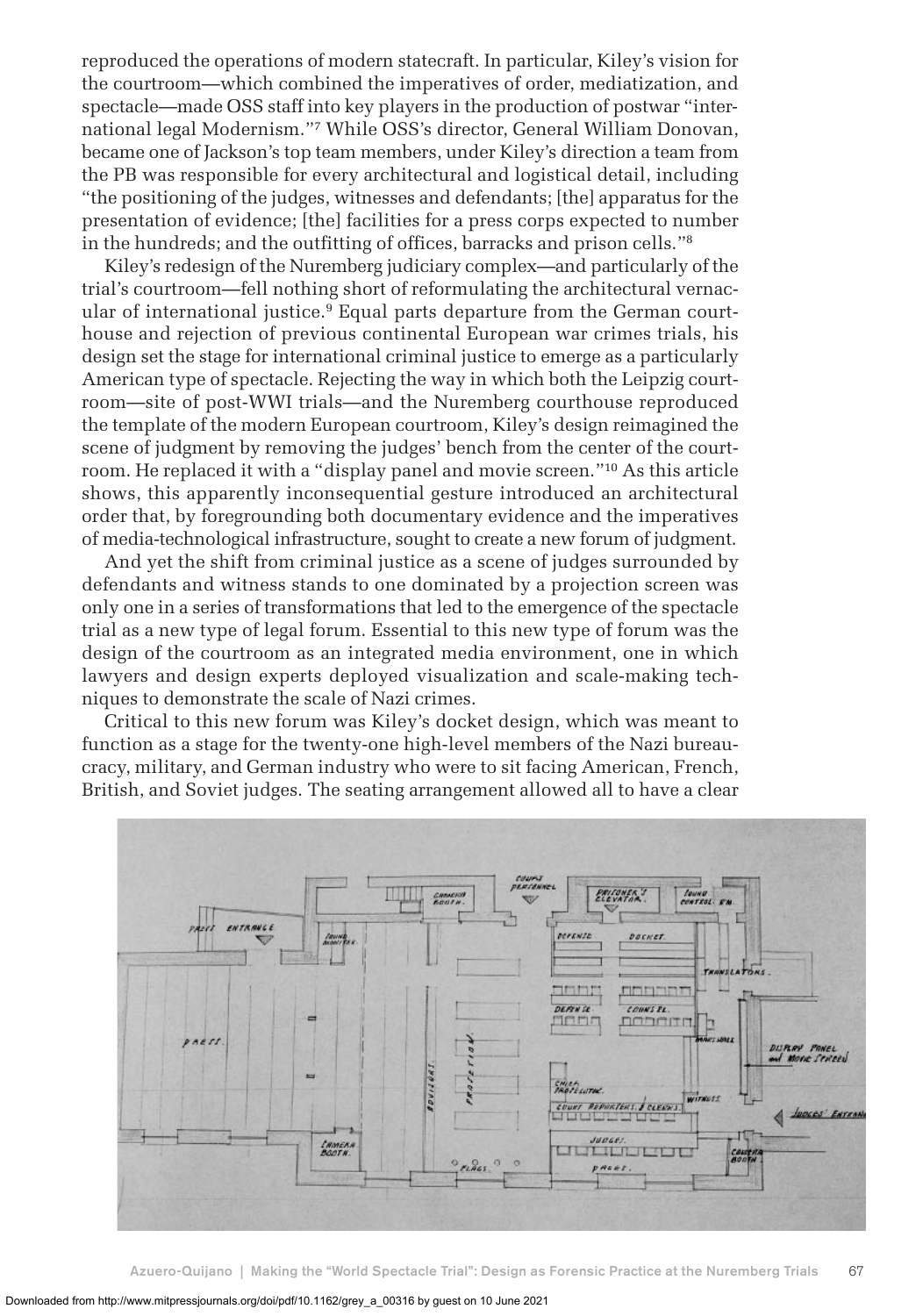view of the films and charts displayed as evidence. Both the judges and the defendants and their counsel were subordinated to the display panel, the new epicenter of the criminal trial. But the physical placement of the accused within the courtroom appeared essential for at least two additional reasons. First, their appearance was supposed to give a face to the enemy; and second, it was meant to represent Nazi defendants as part of a larger structure of power.<sup>11</sup>

Kiley chose to make the defendants hypervisible in the small courtroom.<sup>12</sup> His design decision, focused on exhibition, visibility, and spectacle, was part of the PB's experimentation with the forensic dimensions of visual presentation. The disposition of bodies—with judges sitting directly in front of the accused—sought to objectify the defendants' reactions in order to integrate them into the prosecution's broader legal strategy to demonstrate the connection between the individuals accused and the Nazi organization. Kiley's design was meant to turn the defendants' faces into object-like surfaces on which trial participants as well as remote spectators could potentially observe traces of criminal culpability.13 The forensic dimension of Kiley's design becomes most apparent when we consider that forensic objects are those that gain authority



in the courtroom insofar as they credibly preserve and manifest traces of criminal liability. By making the accused visible from almost anywhere in the room, Kiley's layout made defendants' reactions to evidence projected on the display panel into a type of forensic object.14

The visual presentation of the defendants inside the courtroom had undoubted juridical import. So much so that adjustments to enhance the visibility of the accused continued once the proceedings had begun in order to heighten this particular aspect of courtroom drama. In one of the most dramatic moments during the IMT proceedings, "the defendants' dock remained lit as images of dead, emaciated bodies stacked in ditches flickered on the courtroom wall." John Ford, head of the OSS Field Photographic Branch and Oscar-winning Hollywood director, placed fluorescent lighting fixtures at the

**Left: Dan Kiley. Model for the Nuremberg courtroom, ca. 1945. Courtesy National Archives, Records of the Office of Strategic Services 1940–1946.**

**Opposite: Courtroom view during the Nuremberg International Military Tribunal, 1945 or 1946. Defendants' docket at top left, chart on display. United States Holocaust Memorial Museum. Courtesy National Archives and Records Administration, College Park.**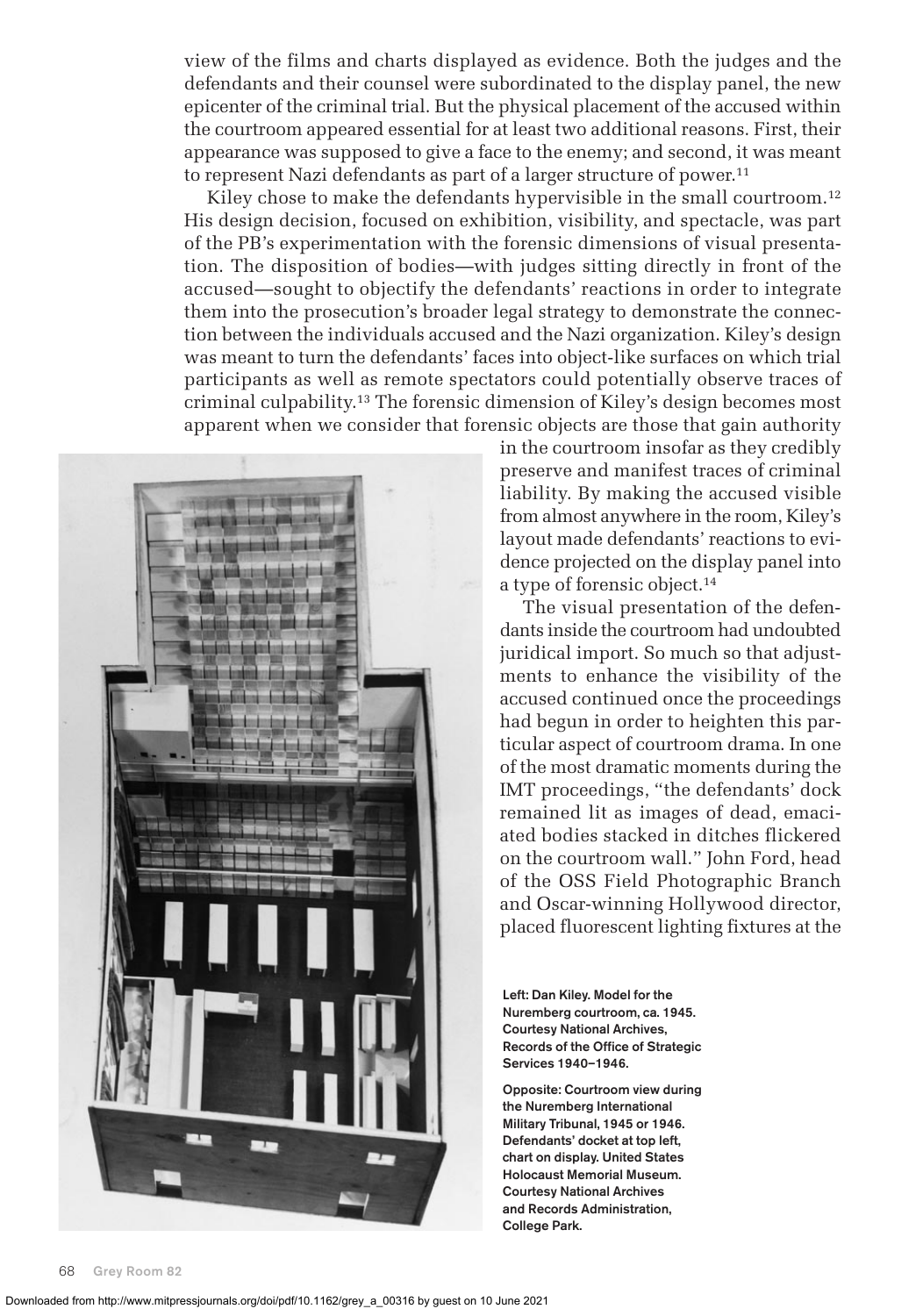feet of the accused, allowing those present in the courtroom to witness the defendants' reactions to the screening and write detailed (albeit sometimes conflicting) accounts about them:

During the showing of the film in the court room, I sat at the rear of the American prosecution table about 20 feet from the corner of the defendant's dock. From time to time I looked at the defendants . . . [they] appeared to view the film with rapt attention. . . . Prison psychologist Dr. [Gustave] Gilbert too [was] beside the dock to observe the responses of the defendants. He later wrote that [Hjalmar] Schacht [the only defendant who had been interned in several concentration camps] objected to being required to look at the film. The Defendant [Hans] Frank swallowed hard, tried to stifle tears, and later mumbled "Horrible." [Walther] Funk covered his eyes and appeared to be in agony. He finally broke into tears. [Fritz] Sauckel shuddered at the pictures of the Buchenwald crematorium. A number of the defendants showed signs of disturbance, temporarily turned their eyes away from the film, and shook or hung their heads. . . . Prison chaplain Henry Greece recalled that the defendant [Baldur] von Schirach and several other defendants refused their evening meal after viewing the film.15

Another key to understanding the stakes of Kiley's courtroom reordering was the PB's commitment to an ideology of visualization of evidence—what their personnel referred to in their memoranda as "the visual presentation problem." In communications to PB staff, Lieutenant C.P. Kantianis called for the ordering of courtroom space to be subordinated to media-technological needs. The lieutenant wrote, "The arrangement of the Court was studied in relation to this *visual presentation problem*, camera and sound recording installations and in

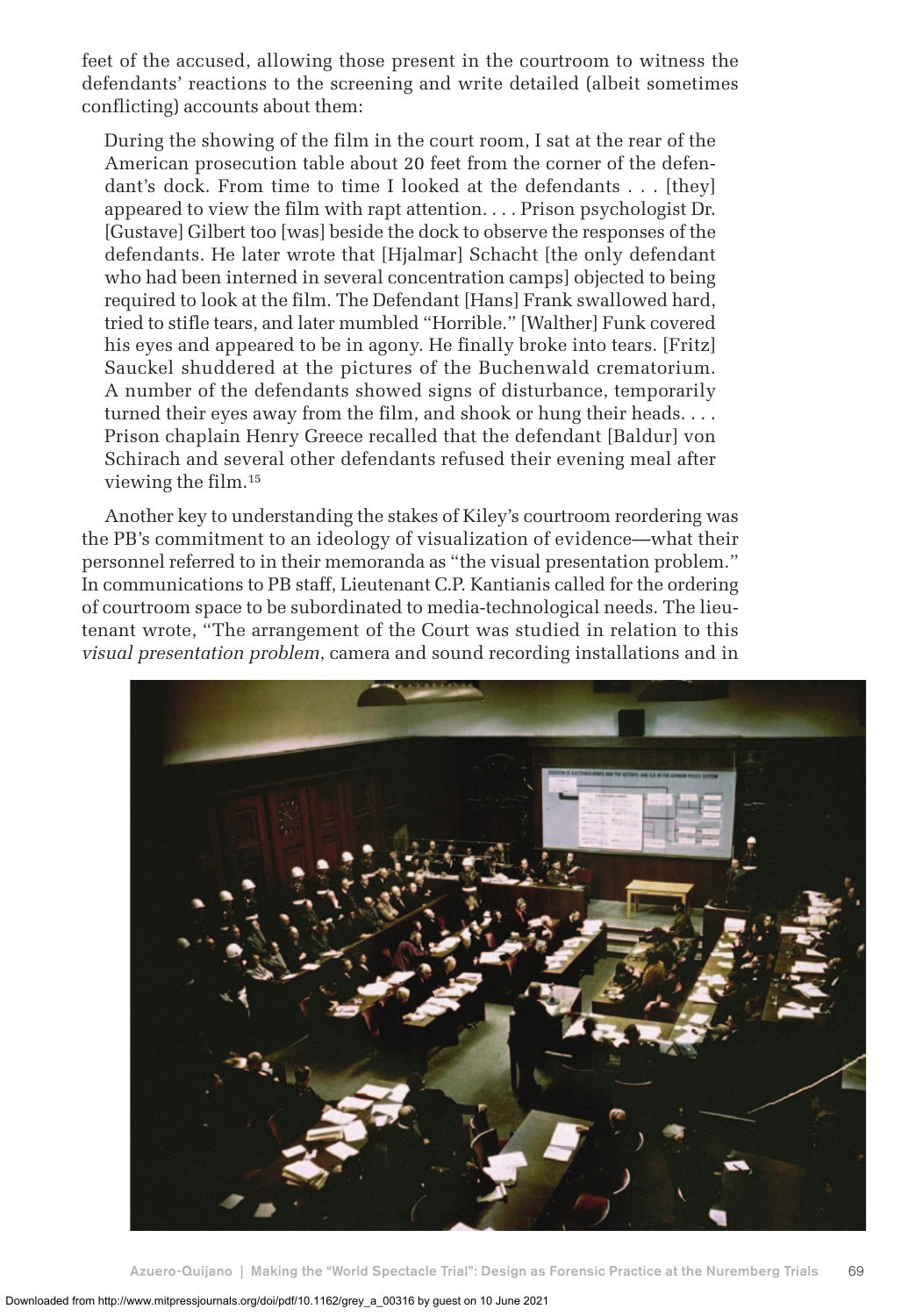consistence with the dignity of a court."16 He was explicit about it in his memorandum: "due to the nature of the problem," Kantianis explained, "the position of the Court Detail had to deviate from the traditional position facing directly the spectators."17 To deal with this problem, Kiley's design encoded into the built environment of the courtroom "[c]hart changers, display panels, projection equipment, public address and intercommunication systems, lighting, and camera and sound recording installations."18 At stake in the proposed departure from conventional courtroom design was the attempt at formulating the principles of a media environment for adjudication, one in which order an aesthetic virtue conventionally associated with modern forums of justice would become a function of data presentation and circulation within the space of the trial and from there reach global audiences.

### **Courtroom as Media Environment**

The production of Nuremberg as media environment was the result of an uneasy collaboration between two teams of American experts: designers from the OSS and legal experts from the Office of Chief Counsel for War Crimes. At stake were diverging conceptions of institutional design: on the one hand, the Office of Chief Counsel's commitment to an idea of criminal justice whose legitimacy rested largely on institutions designed to reflect the principles of justice and legality in their most abstract form—that is, indistinct from any particular case; on the other hand, the OSS's view that Nazi crimes in their historical specificity could and ought to be treated as a design concern.19 From the lawyers' perspective the OSS's view would entail a problematic departure from one of the key premises of liberal legalism—that law must precede the crime. Unsurprisingly this became the basis of major disagreements between the two teams. It has also led to historical analyses that largely present legal experts as the ultimate arbiters of the trial, thereby obscuring the role designers had in destabilizing received notions of courtroom aesthetics.

PB staff deployed to Nuremberg arrived in Germany shortly after concluding their work at the United Nations (UN) San Francisco Conference for International Organization.20 Like the opera house that served as setting for the UN conference, at Nuremberg the courtroom resulted from two design experiments coming together; namely, a practice of architectural design increasingly defined by the imperatives of communication infrastructures and an ideology of institutional design that sought to produce "the global" as a site of political authority through immersive spectacles organized around screens and media technology.21 What made these two projects truly experimental was not the use of media technology per se but the fact that media-technological considerations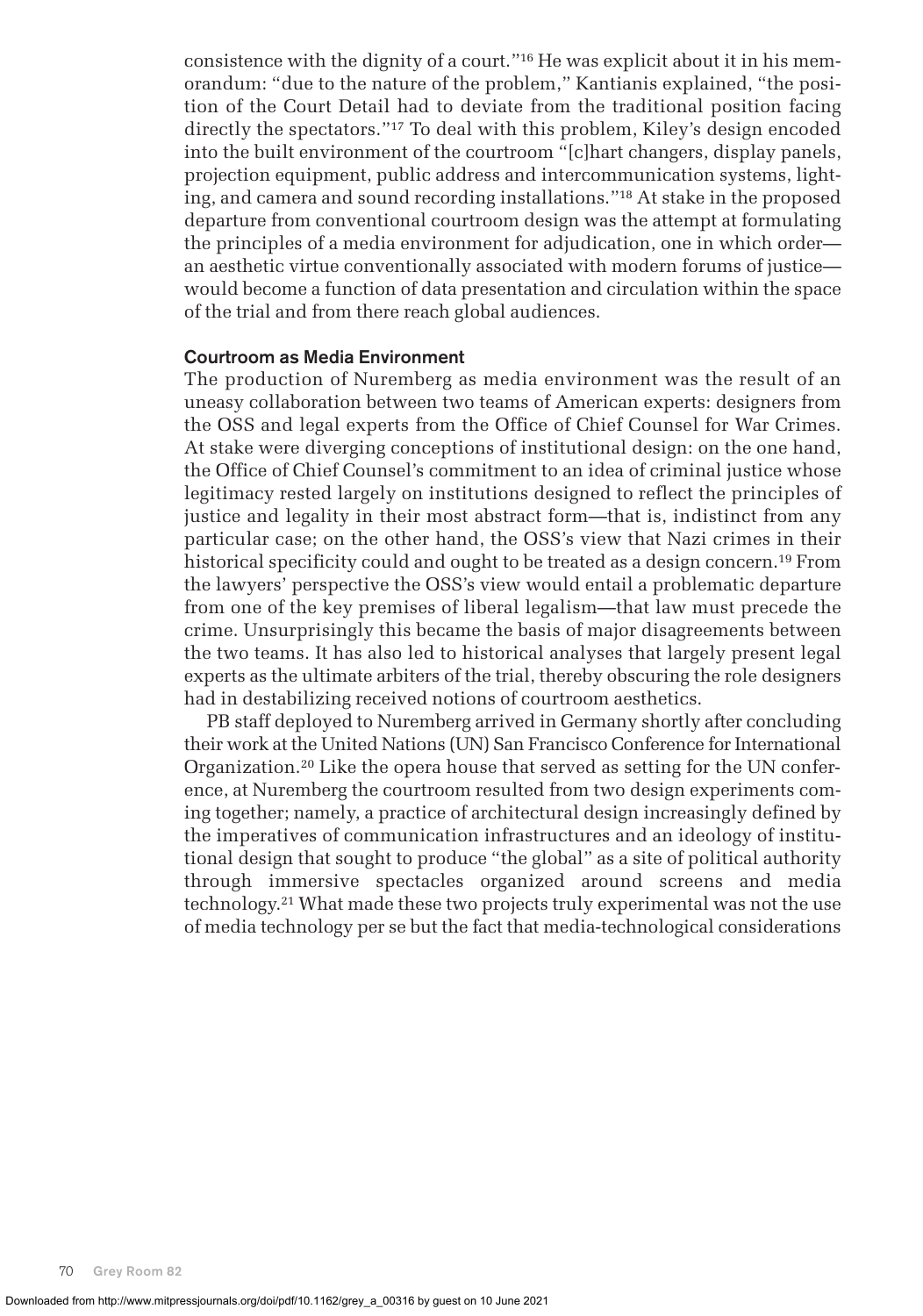became a central design concern for projects of global governance. The result was two global postwar events set up as special effects interiors characteristic of mid-twentieth-century "immersive multimedia environments."22

This, however, was not an entirely new project. The OSS's PB set up the Nuremberg courtroom in the spirit of previous experiments, including Franklin D. Roosevelt's "situation room," the staging of the Dumbarton Oaks meeting as a mediatized diplomatic conference, and the UN San Francisco conference media environment for global assembly.<sup>23</sup> The genealogy of the American vernacular that informed the international criminal courtroom includes the mediatechnological spectacles that Fred Turner describes as having come into being "as part of the same [American] urge to defeat the forces of totalitarianism."<sup>24</sup> Key among these was the war room, a space that institutionalized the forms of militarized command and control established during WWII and then made essential for most forms of state decision-making.25 Like war rooms, the media environment of the courtroom worked to produce a perceptual experience conducive to decision-making, while reconfiguring the relation between the truth of crime and its legibility.26 But not only that. At Nuremberg conditions for juridical truth-making also became increasingly integrated with the mechanisms of representation used in American twentieth-century world's fairs, a mode of spectacle in which media technologies occupied a central place in producing new forms of observation, subjectivity, and reasoning that would later become an essential aspect of Cold War culture.<sup>27</sup> The trial participants' relation to the display panel most clearly linked Nuremberg to the world's fairs of the immediate post-WWII period, making them simultaneously the protagonists and audience of the spectacular trial. Like the pavilions of mid-twentieth-century American world's fairs, the Nuremberg courtroom was already a cybernetic interface—defined by the ontological undoing brought about by new types of interaction between human beings and screens.

The trial's media system allowed spectators both within the courtroom and remotely located to see justice being made in the context of "spectacular audiovisual technology built into a specially designed interior."28 Similar to what they did at the San Francisco Opera House prior to the UN conference, the PB redesigned the Nuremberg courtroom to facilitate the role of cameras, both photographic and newsreel. Kiley's design incorporated both filmmaking and film projection—what Delage calls a "double jurisprudence"—creating a trial scene that would effectively allow filming of the proceedings.<sup>29</sup> The OSS even conducted rehearsals of the trial in preparation for camera work.

Kiley's mid-twentieth-century vision of bringing an American vernacular to the war crimes trial foreshadows the "intensely controlled environments" he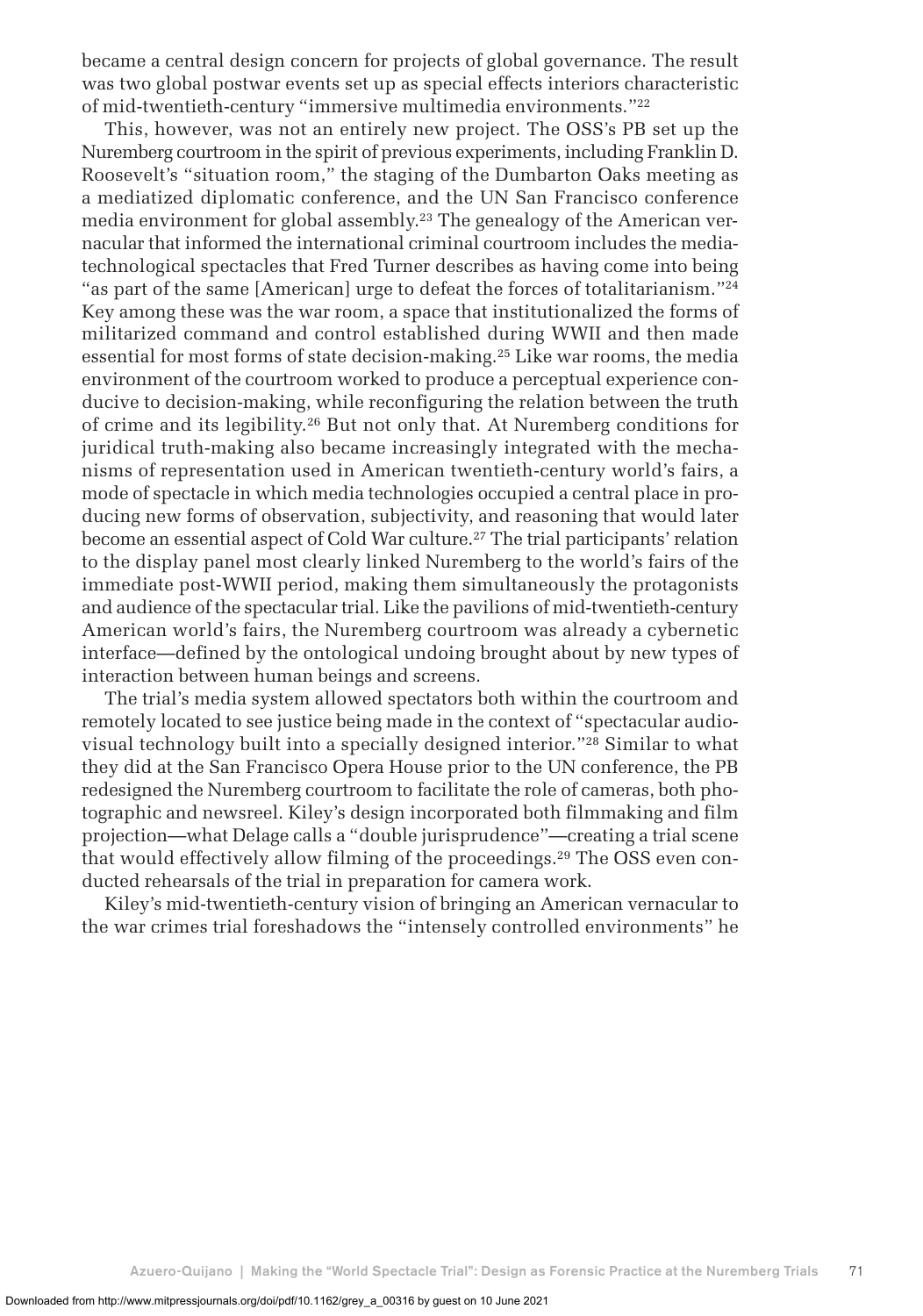would design later in his career, such as the indoor garden of the Ford Foundation's headquarters.30 The OSS had in mind a controlled courtroom environment that could help attract a global audience. This goal was one of the few on which legal experts from the U.S. Office of Chief Counsel and designers from the OSS agreed. While the OSS called "for a comprehensive and coherent public information program to demonstrate Nazi guilt clearly to the world," James B. Donovan, one of the heads of the Office of Chief Counsel team, wrote, "The cases must be clearly presented, expeditiously handled, and well reported to the world at large."31 To make the trial of Nazi war criminals a spectacle for a global audience, the forum of criminal justice would be transformed into a new type of media environment.

Both teams came to see graphic and visual presentation of evidence and arguments as integral to prosecutorial activity.32 In discussions of legal strategy, trial staff addressed issues such as attention spans, and debates between designers and prosecutorial staff over issues such as location, visibility, and focus increasingly reflected the foregrounding of interfaces between trial participants and media-technological apparatuses (i.e., cameras, translation devices, and film projectors) as a key trial concern.

And yet Kiley's design did not establish the courtroom as a closed-off architectural environment. In calling for an orderly courtroom, the architect did not propose a closed system, nor do preparatory documents for the trial suggest that one was considered. Kiley's was a vision of order in which the organization of space would be defined according to the imperatives of permeability of particular media-technological infrastructures. This was in open contrast to the mediatic function of the modern forum of criminal justice, which, as Cornelia Vismann argues, depends on a type of hermetic environment.33 Precisely this impermeability was partly undone by the integration of camerawork and screens into the scene of judgment. Vismann describes this as a process through which "cameras, bright lights, and noise" produce permeability that "eats away at the distinction between inside and outside, the very distinction that is most essential to judicial performance."34 This opening up had the effect of undoing the theatrical unity of time and place that characterized the original Nuremberg courtroom. Even though the U.S. government made two films about the trials, the courtroom proceeding itself emerged as a different type of cinematic product. By breaking up the theatrical unity of the proceedings, the resultant product could be consumed by spectators sitting in movie theaters across the globe. Not unlike the 1930s, when the Museum of Modern Art in New York used the projection of an abridged version of Leni Riefenstahl's *Triumph of the Will* to help Americans understand the political system implemented by the Nazis, in the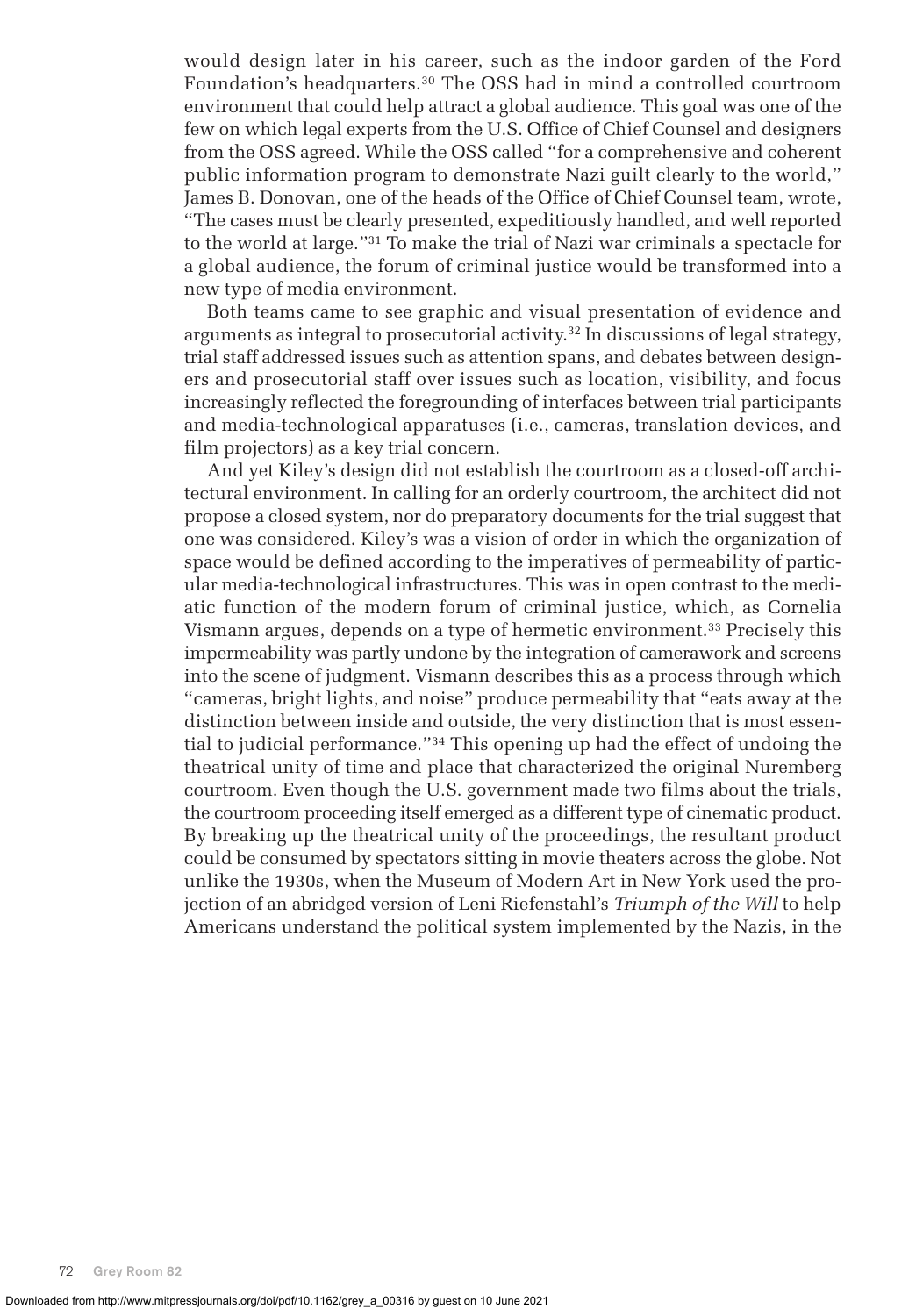1940s the PB used footage of the Nuremberg trials to show the workings of a new forum of adjudication.35

The organization of the courtroom's architecture around multiple media technologies also meant that the site of the trial produced the truth of crime across multiple media channels. For example, the introduction of the recently developed IBM simultaneous translation system created a trial that occurred across multiple linguistic conduits. Consequently, PB designer-experts became responsible for integrating within the space of the courtroom "differentiated media technologies and communication channels" so as to make them commensurable and eliminate friction among them.36 Prosecution itself came to be seen as one of the channels that had to be integrated into the medial multiplicity of the courtroom, as reflected by the fact that the integration of the visual and prosecutorial mechanisms became a matter of intense debate within American ranks.37 On the ground, integration was made easier by the fact that "[m]any of the lawyers who presented trial evidence before the tribunal had been assigned from different branches of the OSS."38 As the documentary record of the preparations for the trials shows, the PB and Research and Analysis branches of OSS were integrated into the prosecutorial effort.<sup>39</sup> Ultimately, "[t]the established machinery of Presentation Branch" was also "coordinated into . . . the work of the War Crimes Office, JAG."40

Inside the Nuremberg courtroom, the truth of crime could be apprehended from multiple channels and points of view. Kiley's design gave material expression to the refusal to organize the courtroom around a fixed point of observation. Accordingly, the OSS set up a mechanism of judicial truth-telling that circulated among multiple media channels. That mechanism thrust trial participants and observers into networked, decentered, and multiplied observer roles that would then flourish in the years following the war.<sup>41</sup> The result was simultaneously an intense unification of the focus of attention around the courtroom screen and the giddy multiplication of points of view through the proliferation of other screens. But unlike the mechanism of judicial truth-telling described by Michel Foucault in *Discipline and Punish*, the truth of crime at Nuremberg resulted from an informational regime that both supplemented and challenged the representational content of evidence.<sup>42</sup> At Nuremberg, demonstrating the truth of crime rested on the possibility of coordinating disparate forms of data into one medial channel. However, this truth did not have a singular object of concern—it was neither about Nazi conspiracy nor about individual criminal responsibility—but instead seemed to oscillate between the individual criminal and the scale of the crime.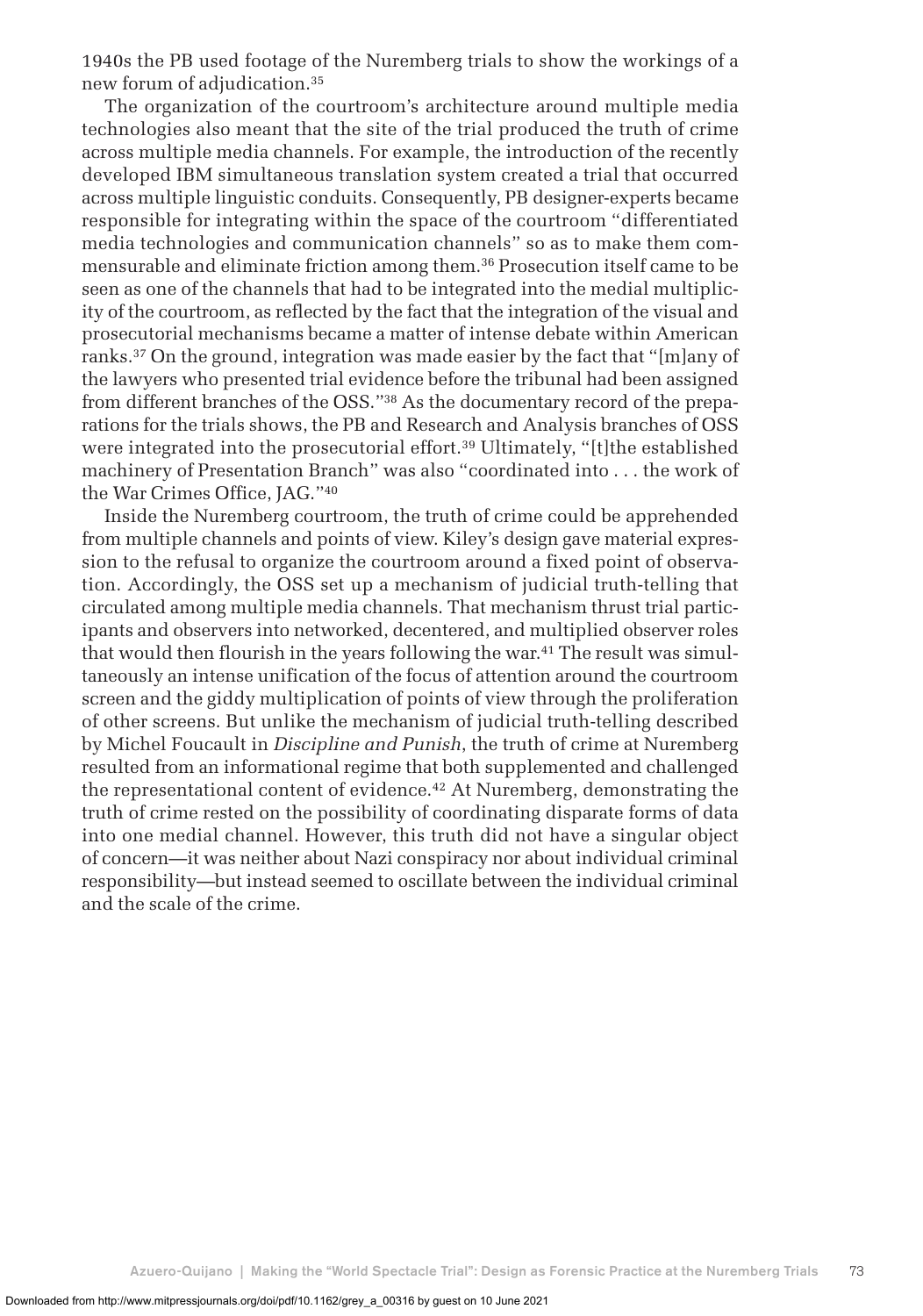#### **Forensics of Scale**

Even though ultimately aimed at determining individual responsibility, the Nuremberg trials were decidedly a scale-making project.43 This was made explicit by Chief Prosecutor Jackson during the trial's opening statement: "My task is to show the scale on which these crimes [against humanity] occurred." Jackson's assertion brought the rhetoric of scale to bear directly on the juridical project of determining responsibility for Nazi crimes.44 That day, he proceeded to lay out the connection between Nazi plans and designs and the Reich's "men who were in the responsible positions." In support of Jackson's claim, over the following months Office of Chief Counsel legal experts and OSS designers worked to make Nazi crimes appear before the court through a dense set of visualization practices aimed at demonstrating the systematicity—the rational, organized, and large-scale nature—of those crimes.45

At the world spectacle trial, PB graphic designers deployed their expertise to make the scale of crimes the focus of legal proceedings. Their presentation strategies harnessed the U.S. techno-military advantage to bolster the American government's claim to hold a monopoly over the scale-making techniques of the nascent project of international criminal justice. Far from haphazard aesthetic choices, their efforts were fully integrated into the prosecutorial strategy, and in time U.S. prosecutors came to see visualization as vital to their work. What resulted is thus best understood as a *forensics of scale*: an ensemble of practices for the production of legal truths about crime centered on making the scale of the crime, and not just the individual criminal act, the object of criminal punishment.

And yet the trial oscillated between two understandings of *scale*. While prosecutors and designers primarily used the term to refer to the rational and organized—that is, systematic—nature of Nazi crimes, in the course of the trials a more conventional use of the term was often invoked to index the magnitude of German war crimes.46 The coexistence of scale-as-organization alongside scaleas-magnitude and the oscillation between the two were characteristic of the trials' ideology of scale.47 Indeed, the idea that criminal prosecution aided by presentation techniques could move between scales—from an individual criminal to indicting a whole political system—constitutes the first defining feature of Nuremberg as a scale-making project. But not only that: the ideology of scale deployed at Nuremberg was also one of the trials' most innovative aspects.

To better understand how a courtroom design anchored in media technologies introduced a new scale of crime—systematicity—as international criminal law's primary object of concern, one must first recognize how the alignment of international crimes with the notion of systematicity became central to the

> **Prosecution chart for Nuremberg International Military Tribunal based on the work of OSS Research and Analysis Branch, ca. 1945. Courtesy National Archives, Records of the Office of Strategic Services 1940–1946.**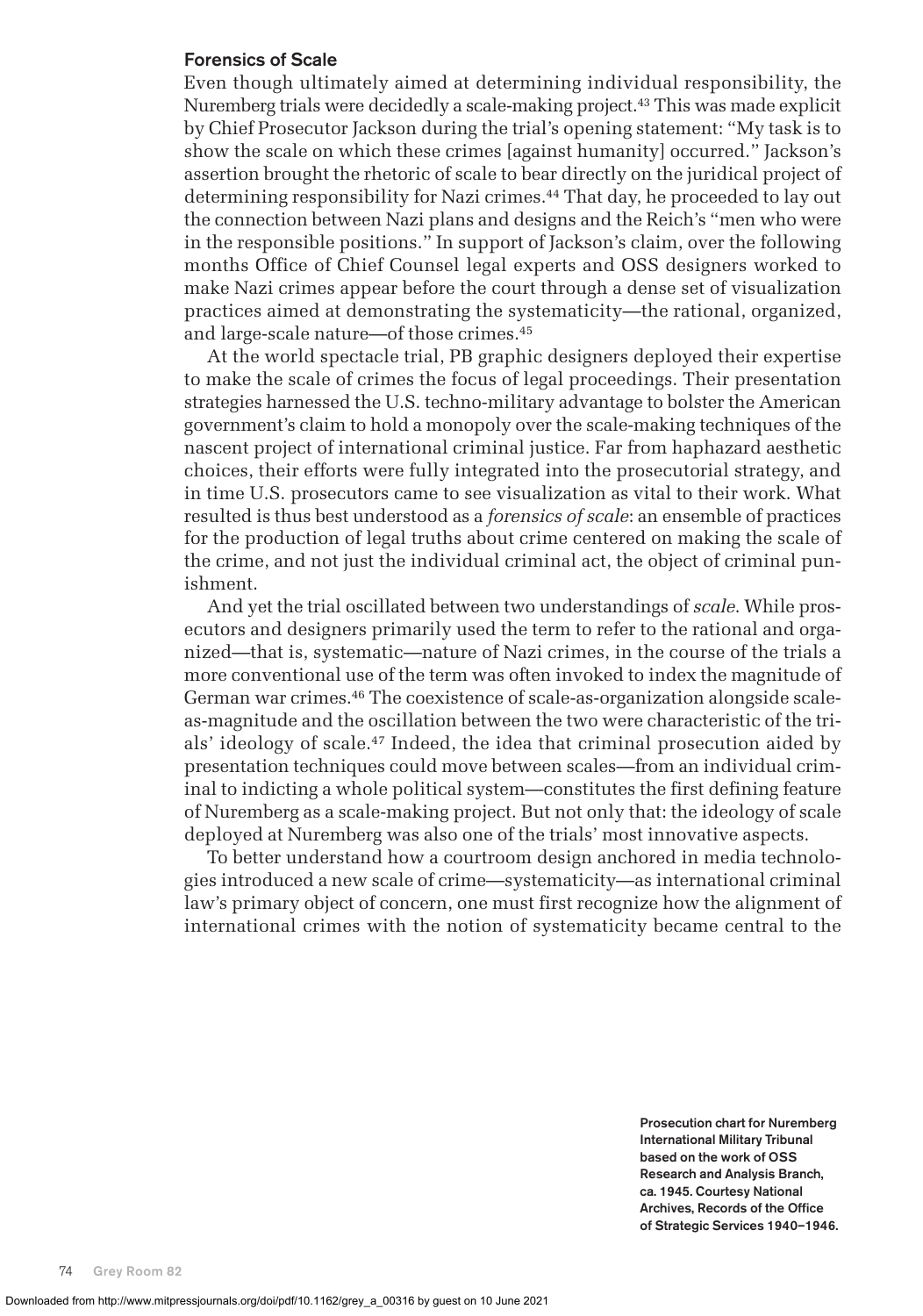prosecution's strategy. The trials revealed that the distinction between domestic and international crimes rested on the systematicity of the latter in contrast to the isolated or random quality of the former. That these were not only egregious crimes but ones committed at a "vast scale" became a cornerstone of the prosecutorial strategy, an operation that reoriented the modern paradigm of individual criminal responsibility in two concrete ways. First, it conceptualized the distinction between domestic and international crimes as a matter of scale, introducing scale itself as something that had to be credibly presented in the courtroom. Second, it made the systematicity of the crimes into the object of criminal punishment.

Crucially, the turn to scale did not register exclusively in the legal realm. American prosecutors quickly saw the potential of OSS presentation expertise for making the criminal responsibility of Nazi organizations *appear* before the court.48 As OSS historian Michael Salter writes, "The legal determination of lines of command (and hence the legal responsibility for atrocities against civilians) would have been difficult to demonstrate without the O.S.S.'s organizational charts displayed in specially adapted panels."49 The PB produced large-scale charts and graphs that attempted to visualize the complex bureaucratic organization of the Third Reich, rendering legible bureaucracy's "intricate systems."50

Charts also became an essential medium for transforming legions of bureaucratic records into useful data. As a visual assemblage they came to function as an analogical system that could zoom in and zoom out. From the prosecution's perspective, the charts were being deployed as scale-making devices connecting the individuals on trial to Nazi and Nazi-supporting organizations. Within scale-making devices fell "large scale visuals" such as the Nazi Party chart designed by Dodge and similar ones that were bundled under the rubric of "organization charts."51

On the third day of the proceedings, Ralph G. Albrecht, associate trial counsel

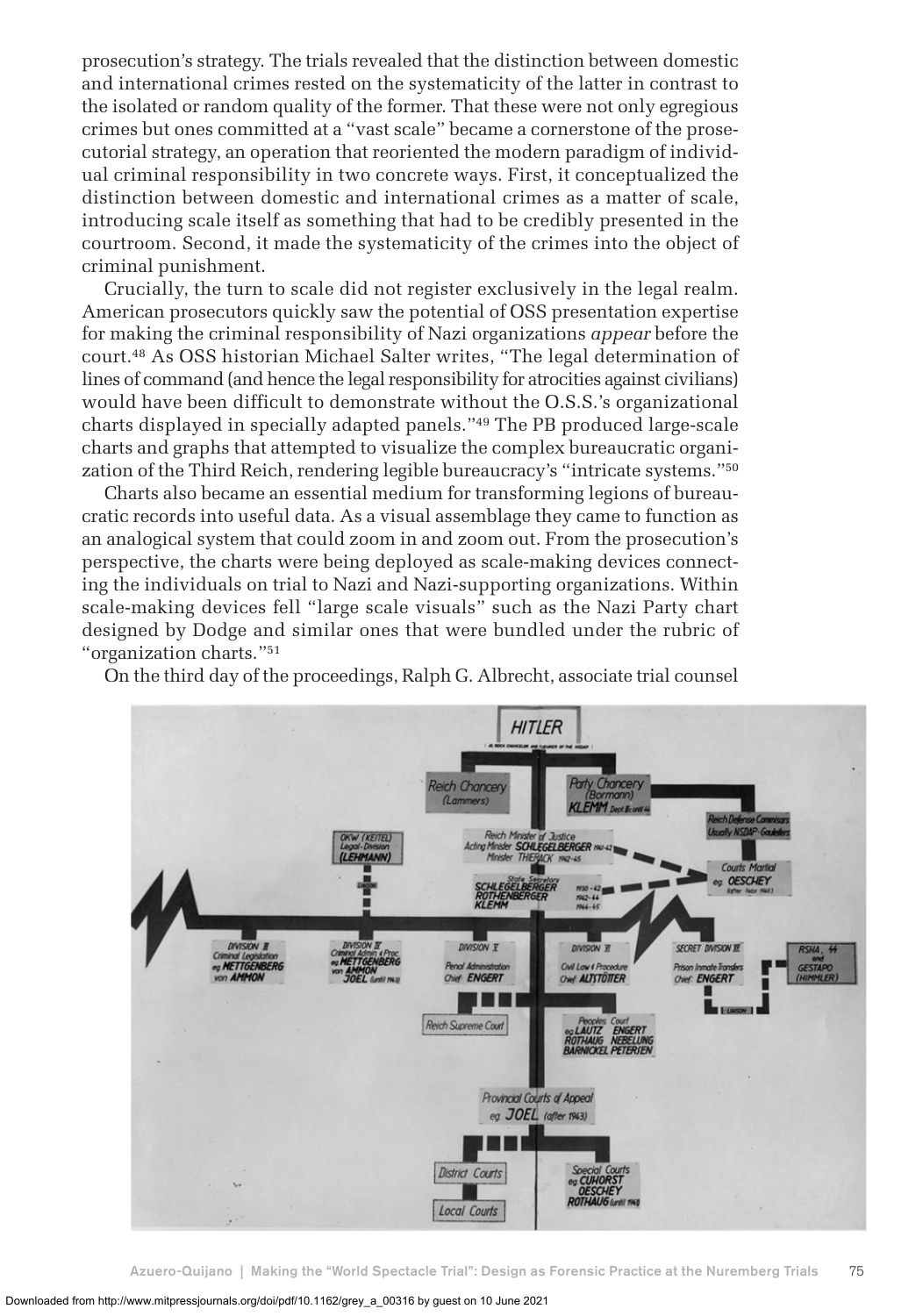for the U.S. prosecution, explained how the chart of the National Socialist German Labor Party operated as a scale-making device:

This chart will contain not only officers, agencies, and the names of responsible individuals but also a number system so that subsequent charts which go into greater detail as to subsidiary organization may be keyed back to the master chart. Eventually we hope to do the same for the German government and for the German Armed forces . . . remember that it [the master chart] is for the use not only of R&A [Research & Analysis] researchers but also of the trial lawyers and even the public and that more and more we should introduce real presentation elements into these charts.52

Far from being accessory, the PB's forensics of scale saturated every dimension of the trials. The Office of Chief Counsel applied the PB's visualization strategies to "clarify and speed the assimilation" of large amounts of information at the trials. Ultimately, making information more accessible and quicker to process became part of Nuremberg's ideology of scale. Even the trial's storage and retrieval systems for documentary and media records came to reflect how the speed of information processing was imbued with a scale-making function. Moreover, recognizing the charts' utility in scaling up and down, the PB suggested they also "should be adapted for public release."53

Out of this coordinated effort emerged a new way of investigating and prosecuting individual crimes by defining them in relation to the systems of political, military, and economic organization that engendered them. While individual responsibility was the end goal, a criminal trial held within a media environment produced a new scale of governance that was not directly attached to either the nation-state or its territory. The move to uncouple scale from territoriality, the latter of which had long been essential to international law, was the second defining element of the trials' novel ideology of scale. As the historical record shows, the introduction of a new scale of crime mainly through graphic design and visualization techniques mirrored a shift in legal reasoning: from a mode of criminal justice centered primarily on determining the responsibility of individuals to one that could also adjudicate the criminal responsibility of organizations.

Legal argumentation also made explicit the link between scaling up and reestablishing the law's authority to judge: "The scale of their attack leaves no neutrals in the world," Jackson wrote on August 12, 1945.54 The chief prosecutor's public statement deployed scale to assert the need to reestablish law's authority to judge—and to judge dispassionately. However, unlike the legal

> **Ralph G. Albrecht (standing) shows Nazi "Chain of Command" chart, third day of the Nuremberg International Military Tribunal, November 23, 1945. Harvard Law School Library Nuremberg Trials Project. Image courtesy Harvard Law School Library, Historical and Special Collections.**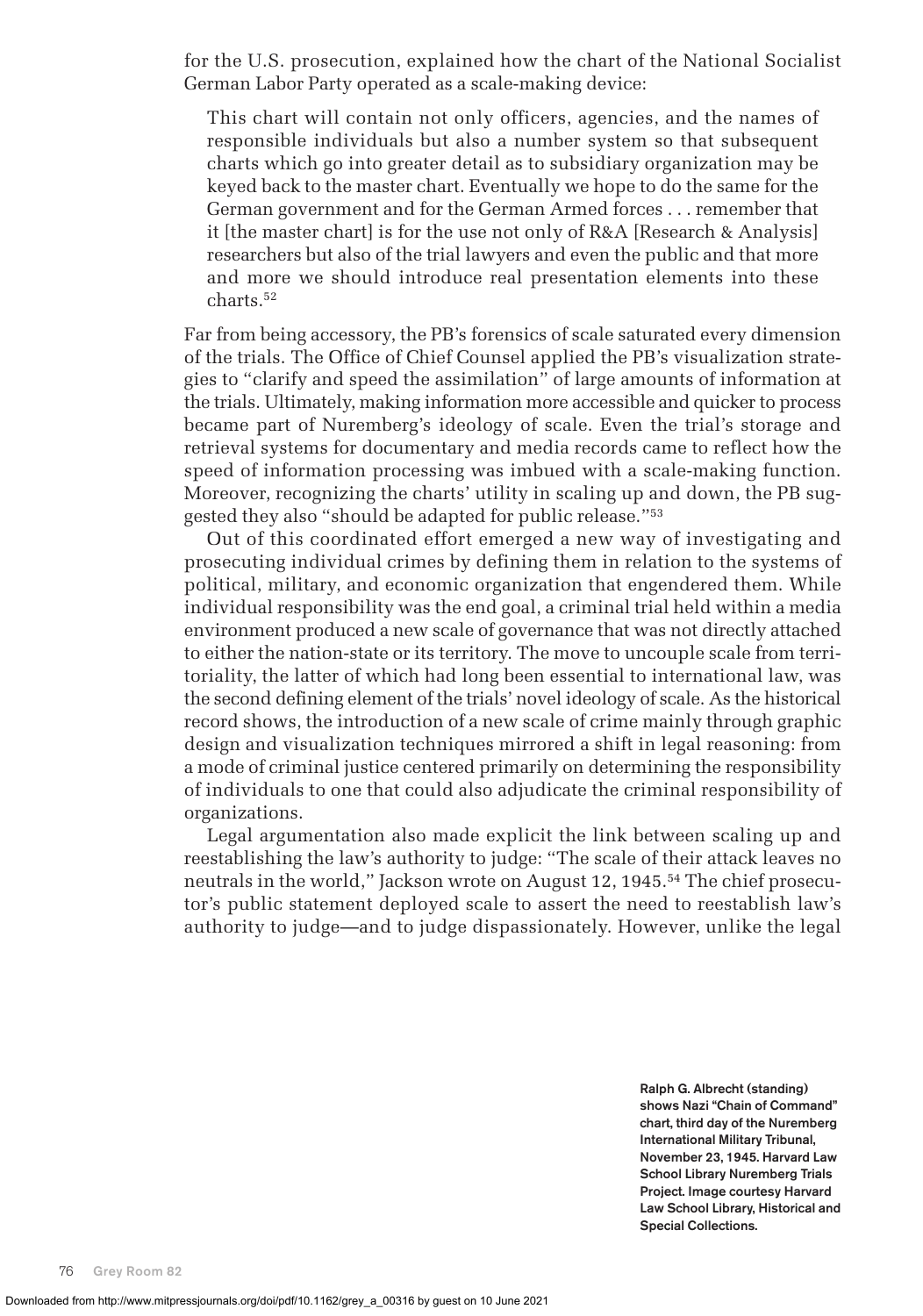"view from an international plane" of the nineteenth century grounded on colonial cartography and land survey practices, WWII significantly accelerated a reconfiguration of human vision that had begun earlier in the twentieth century—a process that transformed the scalar regimes that until then had been essential to international law.

In contrast with the cartographic and mapping modes of scale-making that had anchored the architecture of colonial international law, at Nuremberg visualization seemed to loosen its grip on territory.55 As the historical record shows, the law of the Nuremberg trials became increasingly grounded in categories like *systems* and *patterns* with "no particular geographical location."56 This did not mean that territory ceased to be a concern of law's scale-making practices; instead, the war and its media-technological conditions transformed law as a scale-making project. Consequently, by way of freeing itself—at least in part from the scalar regimes associated with the mapping of territories, the technical manipulation of scale within the courtroom also became subject to new conditions of production, reproduction, and authorization.<sup>57</sup>

The forensics of scale mobilized within the courtroom also had important consequences for the concept of jurisdiction, one of the main mechanisms through which law claims the authority to adjudicate criminal responsibility.<sup>58</sup> The point of articulation between jurisdiction and scale was also the precise point at which graphic design and visualization exerted their greatest pressure on the project of criminal justice carried out by the Americans at Nuremberg. Visualization worked to reverse the relation between scale-making and jurisdiction. At the trials it was not jurisdiction that established the limits of OSS scale-making techniques; quite the opposite: visualization and presentation translated militarized scale-making technologies into a courtroom media appa-

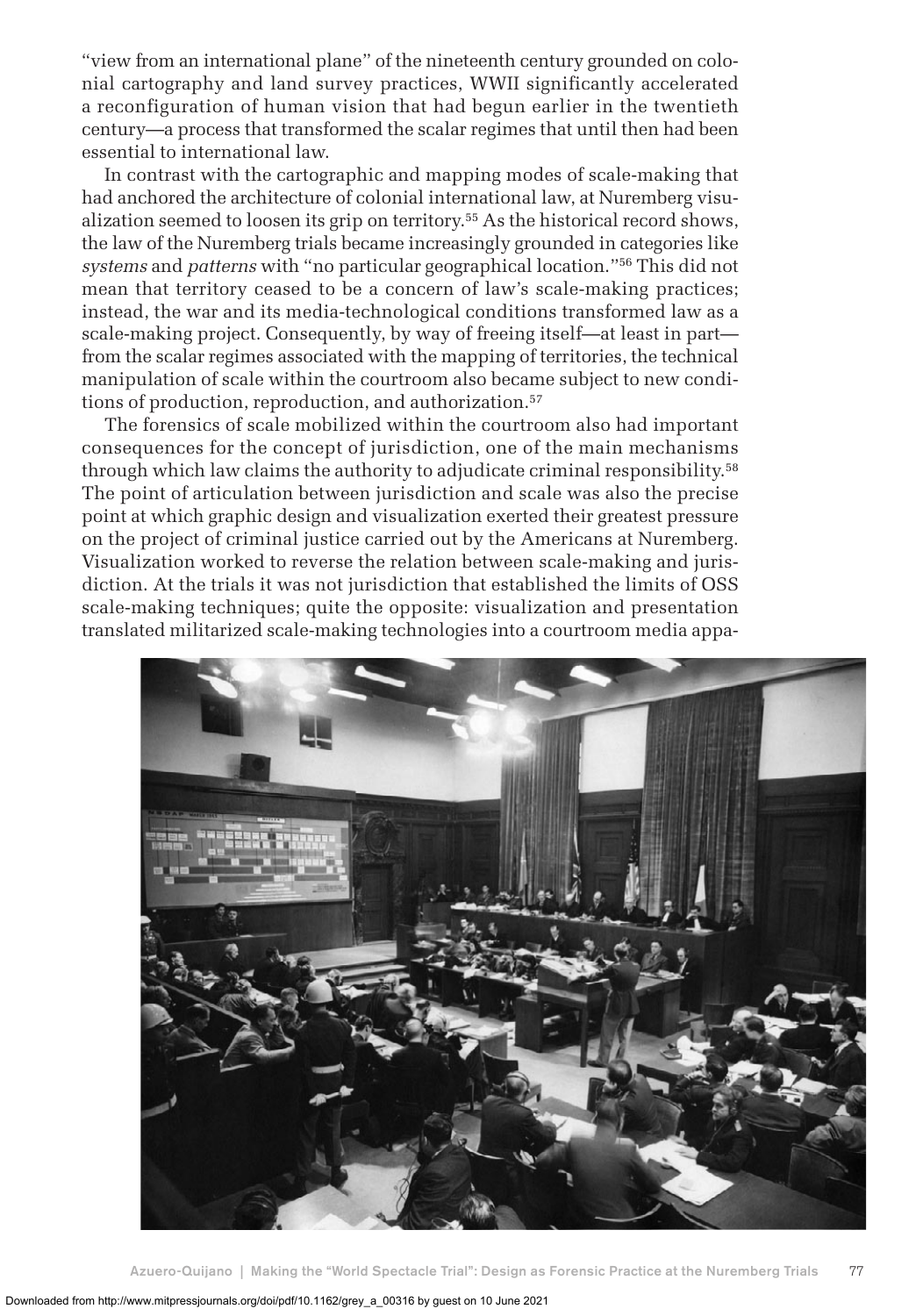ratus that worked to enable an entirely new type of criminal jurisdiction.<sup>59</sup> As reflected by the use of charts and graphs in the courtroom, through forensics of scale the Nuremberg trials reconfigured the ability of law in general—and international law in particular—to render criminal plans, designs, and enterprises as objects of punishment.

Kiley's staff and their forensic practices gave material expression to Nuremberg's ideology of scale. His team's success was defined by the fact that trial participants as well as remote observers experienced courtroom scale-making as neutral, objective, and essential to legitimate criminal prosecution. Their work rendered smooth otherwise complicated shifts in scale—from individual to organization and from single crime to political system. In the end, their work proved more than crimes; it also demonstrated how the scale of crime could be designed into existence.

### **Conclusion**

The Nuremberg trials were not merely a moment when the criminal courtroom became more inclusive of media-technological devices. The OSS's mobilization of design as a forensic practice that was centered on presentation and scalemaking produced an entirely new legal forum, one in which the conditions of production, legibility, and authorization of what counts as a juridical fact were drastically transformed. The result was a courtroom organized as a media environment in which the use of film, photographs, and the introduction of the screen as a central feature of the layout, together with the deployment of graphic design to address the challenges of visualizing the scale of Nazi crimes, gave designers a role in shaping the prosecutorial aspects of the trial, granting their practices forensic force of their own.

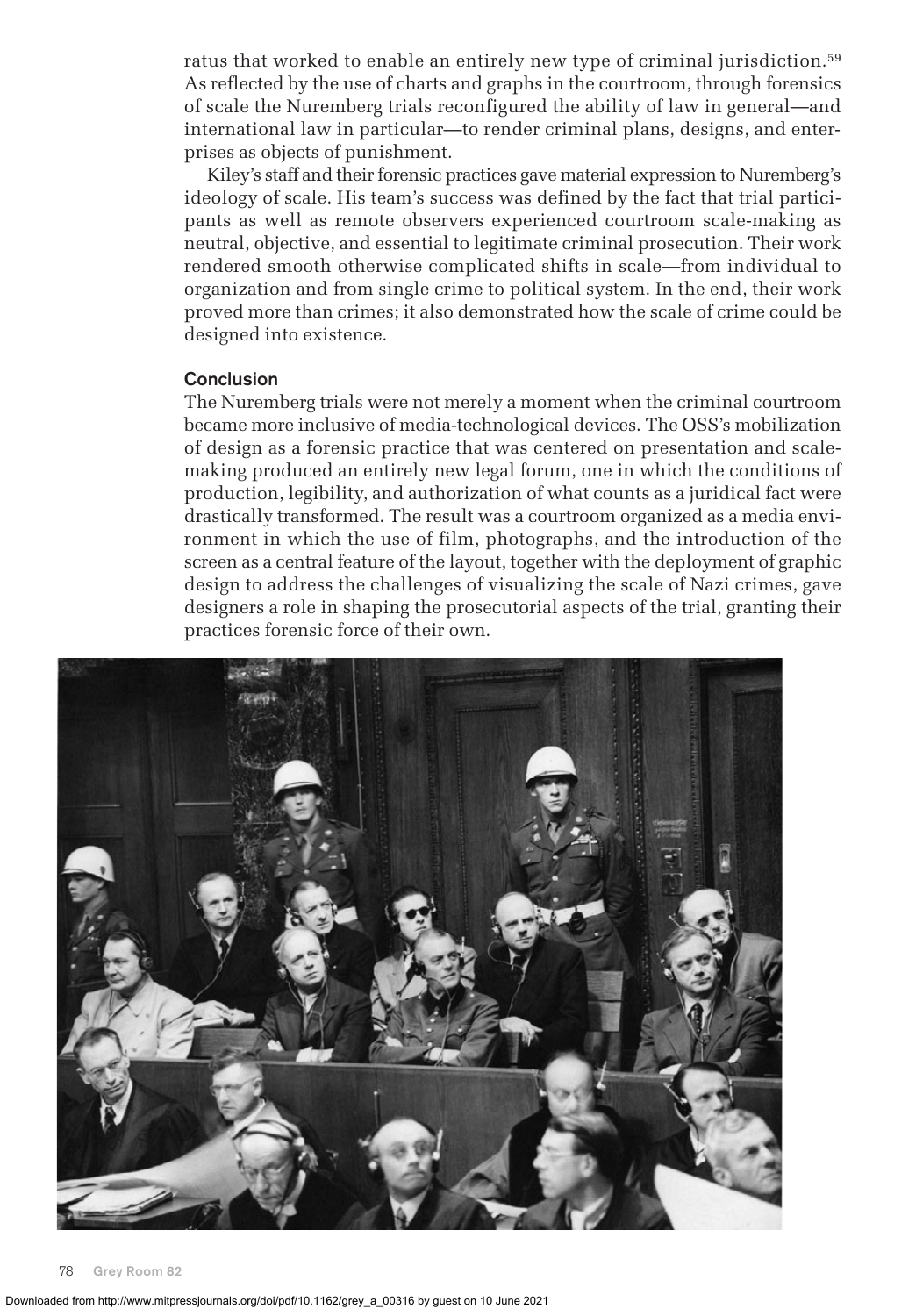Closely aligned with the classical concept of *forensis*—the rhetorical practice of presenting objects in a public forum to persuade an audience—the PB's design work at Nuremberg reflected the mutually constitutive relation between, on the one hand, methods of criminal detection and investigation and, on the other hand, modes of courtroom (re)presentation.60 In contrast with legal analyses of the trial, which continue to isolate legal reasoning, evidence, and their media-technological conditions of (re)production, the media- and presentationcentered practice of Kiley and his staff moved swiftly between the forensics of detection/investigation and those of presentation/scale. Ultimately, that work instituted design into a forensic practice, redefining the twentieth-century's global "architecture of public truth."61

But not only that. The authority of the law was also at stake. As a direct result of the PB's unorthodox forensics of presentation and scale, at Nuremberg the authority of international criminal law came to depend as much on the presentation and visualization practices marshaled by OSS designers as it did on the legal reasoning of prosecutors or the work of forensic experts. This project, far from being an exception, marks an alignment between the legal, the mediatechnological, and the technoaesthetic that would remain essential to latetwentieth-century war crimes trials and that continues to define the twentyfirst-century project of international criminal justice.

**Nuremberg International Military Tribunal defendants stare intently at the chart of the Nazi Party as defense counsel (bottom left) observes a smaller reproduction of the chart provided by the prosecution, third day of proceedings, November 23, 1945. Harvard Law School Library Nuremberg Trials Project. Image courtesy Harvard Law School Library, Historical and Special Collections.**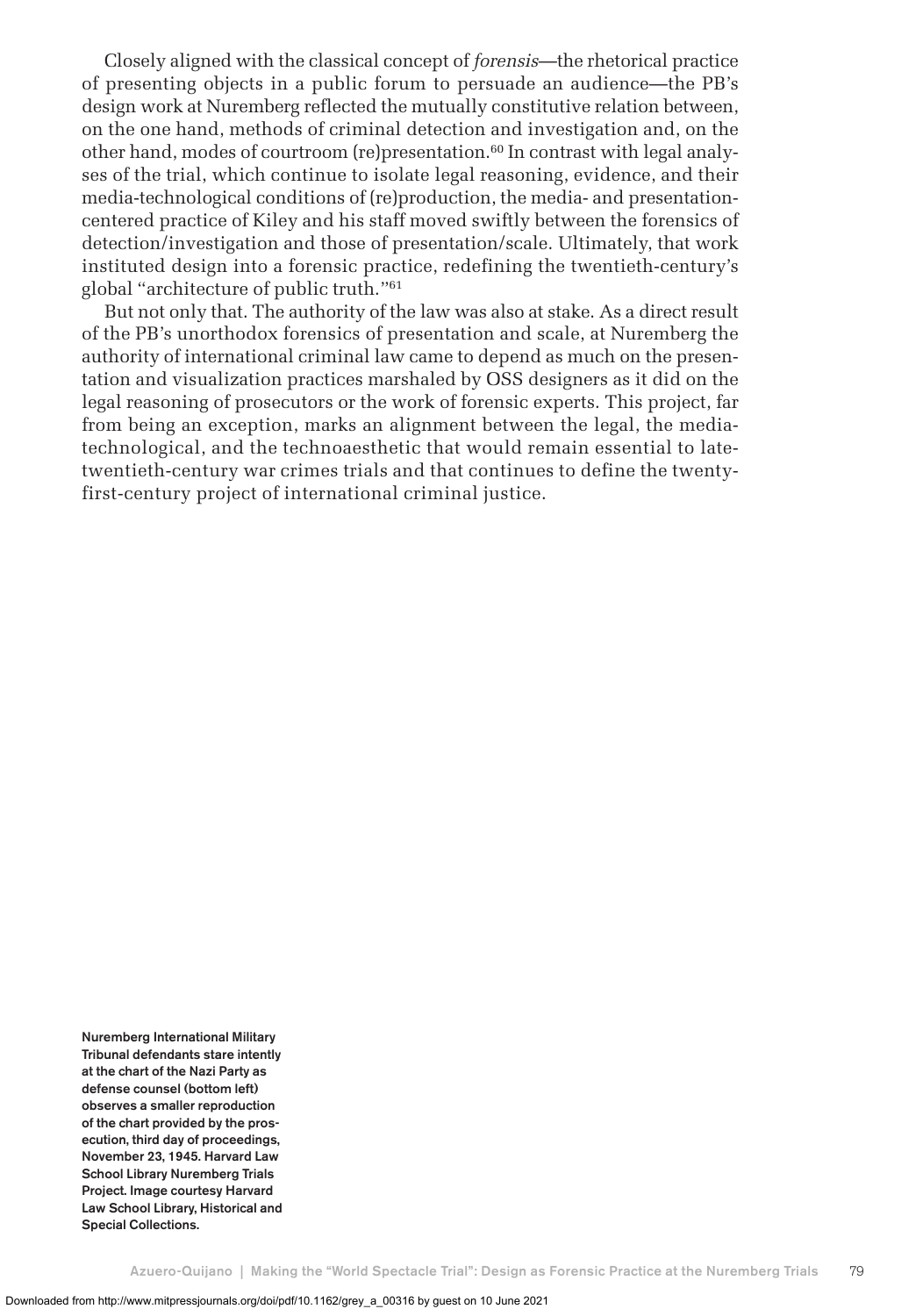#### **Notes**

I thank the *Grey Room* editorial team, and especially Noam Elcott, for comments and editorial support. I am also grateful for comments on versions of this article and its argument from John Comaroff, Deval Desai, Joseph Masco, William Mazzarella, Peter McDonald, Samuel Moyn, and Lucie White, who improved the article substantially.

1. U.S. Nuremberg prosecutor Drexel A. Sprecher mentions the Grand Hotel in a 1990 interview. Oral history interview with Drexel Sprecher, 8 June 1990, RG-50.030.0219, U.S. Holocaust Memorial Museum. See also his memoir, Drexel A. Sprecher, *Inside the Nuremberg Trial: A Prosecutor's Comprehensive Account*, vol. 1 (Lanham, MD: University Press of America, 1999).

2. Kiley meant both that the world "would be watching" and that the trials ought to be a spectacular event. During an interview in the 1990s he stated, "I told them that I thought it was going to be a world spectacle trial. . . . I felt that we had to have a beautiful courtroom. We had to have it arranged so that commentators could speak and could talk to the radio, in soundproof booths. We had to have good lighting. We had to have the proper furniture, and all of that, which I got later." Bruce M. Stave, "Dan Kiley: Architect of Palace of Justice Renovations," in *Witnesses to Nuremberg: An Oral History of American Participants at the War Crimes Trials* (New York: Twayne Publishers, 1998), 20. Kiley's "spectacle trial" should be distinguished from the idea of a "show trial." This distinction between international criminal justice and show trials would become one of the holy grails of the type of liberal legalism that flourished in the United States during the second half of the twentieth century. For a critical account of international criminal justice *as* show trial, see Marti Koskenniemi, "Between Impunity and Show Trials," *Max Planck Yearbook of United Nations Law* 6 (2002): 1–35.

3. Stave, 20.

4. Luckily, this is slowly being redressed. For a good example of efforts to bring the architect into the fold of legal history, see Mark Somos and Morgan Gostwyck-Lewis, "A New Architecture of Justice: Dan Kiley's Design for the Nuremberg Trials," *Journal of the History of International Law* 21 (2019): 104–39. My attention to Kiley is only one piece in the broader analysis of OSS design practices for the trial and their convergence with the work of lawyers and legal experts invested in the scale of Nazi crimes as the driving concept of an emergent mode of legal reasoning.

5. From 1943 to 1945 the PB developed a robust repertoire of practices that focused on the organization of elaborate spectacles for the visualization of war policy and strategy for the executive wing of the U.S. government. What began as a series of presentation techniques and services within the ranks of the OSS crystallized into a full-fledged institutional mechanism for staging the design of the postwar global order. This included three main types of "presentation services": the design and construction of media environments or "situation rooms"; the preparation of exhibits for the communication and presentation of policy-related data to audiences within and outside the U.S. administration; and the production of material for the visual presentation of information—such as charts, graphs, documentary and animated films—produced by the different branches of the U.S. government. Through them, the PB translated a U.S.-centric concept of multilateralism into a form of spectacle deeply entwined with military technologies of enemy identification and extermination. Their ascendance marked not only the rise of the designer as a new type of expert but the increasingly prominent role of media technology and mass media. The genius of the PB was to articulate these two into a theory of institutional design for global governance. See Alejandra Azuero-Quijano, "Conviction by Design: Remaking Criminal Responsibility at the Nuremberg Trials" (SJD diss., Harvard Law School, 2017).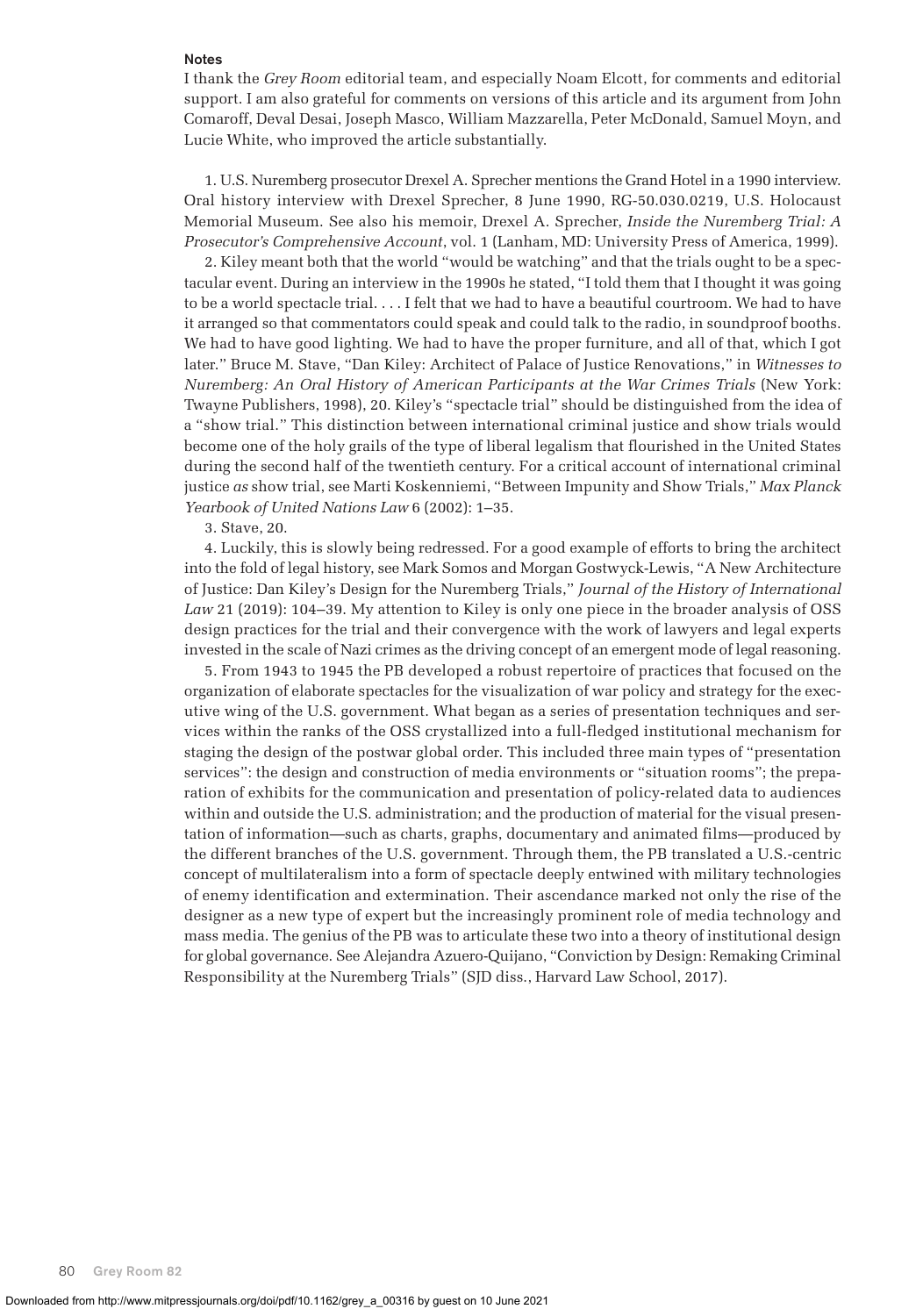6. The concept of forensics developed in this article is in close dialogue with Thomas Keenan and Eyal Weizman's analysis of forensic aesthetics. See Thomas Keenan and Eyal Weizman, *Mengele's Skull: The Advent of a Forensic Aesthetics* (Berlin: Sternberg Press, 2012). The claim of design as forensic practice advanced here is grounded in my reading of Walter Benjamin's analysis of the forensic function of photography, as well as his essay "Critique of Violence." Read together, these two texts offer a way to reconceptualize forensics as the aesthetic discourse and perceptual technique that mediates the relation between law's violence and its (re)presentation. From this perspective, the historical development whereby photographic records become legal evidence marks the coming into being of forensics as a technique that now "enters the courtroom" to demonstrate by shaping the public's perceptual apparatus. It is precisely this dimension of the forensic *as* presentation that Kiley and his staff harnessed and successfully mobilized at the Nuremberg trials. See, Walter Benjamin and Michael W. Jennings, "The Work of Art in the Age of Its Technological Reproducibility [First Version]," *Grey Room* 39 (2010): 11–37; and Walter Benjamin, "Critique of Violence," in *Reflections: Essays, Aphorisms, Autobiographical Writings* (1978; New York: Schocken, 2019), 291–316.

7. Nathaniel Berman draws a parallel between cultural modernism and conceptions of international law that emerged during the interwar period. He conceptualizes "international legal Modernism" (ILM) to analyze how various versions of modernism in the arts can be productively understood as forming an overlapping series with various versions of legal modernism. While the protagonists of Berman's examples of ILM are lawyers, Kiley should be viewed as a legal modernist figure in his own right. After all, the history of legal modernism is also the result of competing notions of space. For a similar argument regarding Kiley's role, see Somos and Gostwyck-Lewis; and Nathaniel Berman, "Modernism, Nationalism and the Rhetoric of Reconstruction," *Yale Journal of Law and the Humanities* 4, no. 2 (1992): 351–80. See also Anthony Vidler for the claim that the history of modernism is a history "of competing ideas about space." Anthony Vidler, *Warped Space: Art, Architecture, and Anxiety in Modern Culture* (Cambridge: MIT Press, 2000), 6.

8. Memorandum from Colonel Melvin Purvis to Presentation Branch, "Pictorial Evidence of War Crimes," 13 November 1944, in Records of the Office of Strategic Services 1940–1946 (OSS), record group (RG) 226, entry (E) 85, box (B) 39, file (F) 63, National Archives and Records Administration, College Park, MD (NARA). The OSS deployed a team of about sixty people to assist in setting up the trials. The influence of the work done at Nuremberg by the PB continued even after the preparations ended. Besides the fact that, "at one point, it was expected that [OSS director] General Donovan, himself—a skilled and flamboyant trial lawyer—would lead the prosecution," once the trial began Jackson retained many of those working for the OSS (including PB members) as trial staff even after the OSS's dismantlement by President Harry Truman in 1946. See Barry Katz, "The Arts of War: 'Visual Presentation' and National Intelligence," *Design Issues* 12, no. 2 (1996), https://doi.org/10.2307/1511709; Telford Taylor, *The Anatomy of the Nuremberg Trials: A Personal Memoir* (Boston: Back Bay Books, 1992), 53; and Michael Salter, *Nazi War Crimes, US Intelligence and Selective Prosecution at Nuremberg: Controversies Regarding the Role of the Office of Strategic Services* (New York: Routledge-Cavendish, 2007).

9. For explorations of the architectural vernacular of modern criminal courts, see Judith Resnick and Dennis E. Curtis, *Representing Justice: Invention, Controversy, and Rights in City-States and Democratic Courtrooms* (New Haven: Yale University Press, 2011); Linda Mulcahy, *Legal Architecture: Justice, Due Process and the Place of Law* (London: Routledge, 2011); and Katherine Fischer Taylor, *In the Theater of Criminal Justice: The Palais de Justice in Second*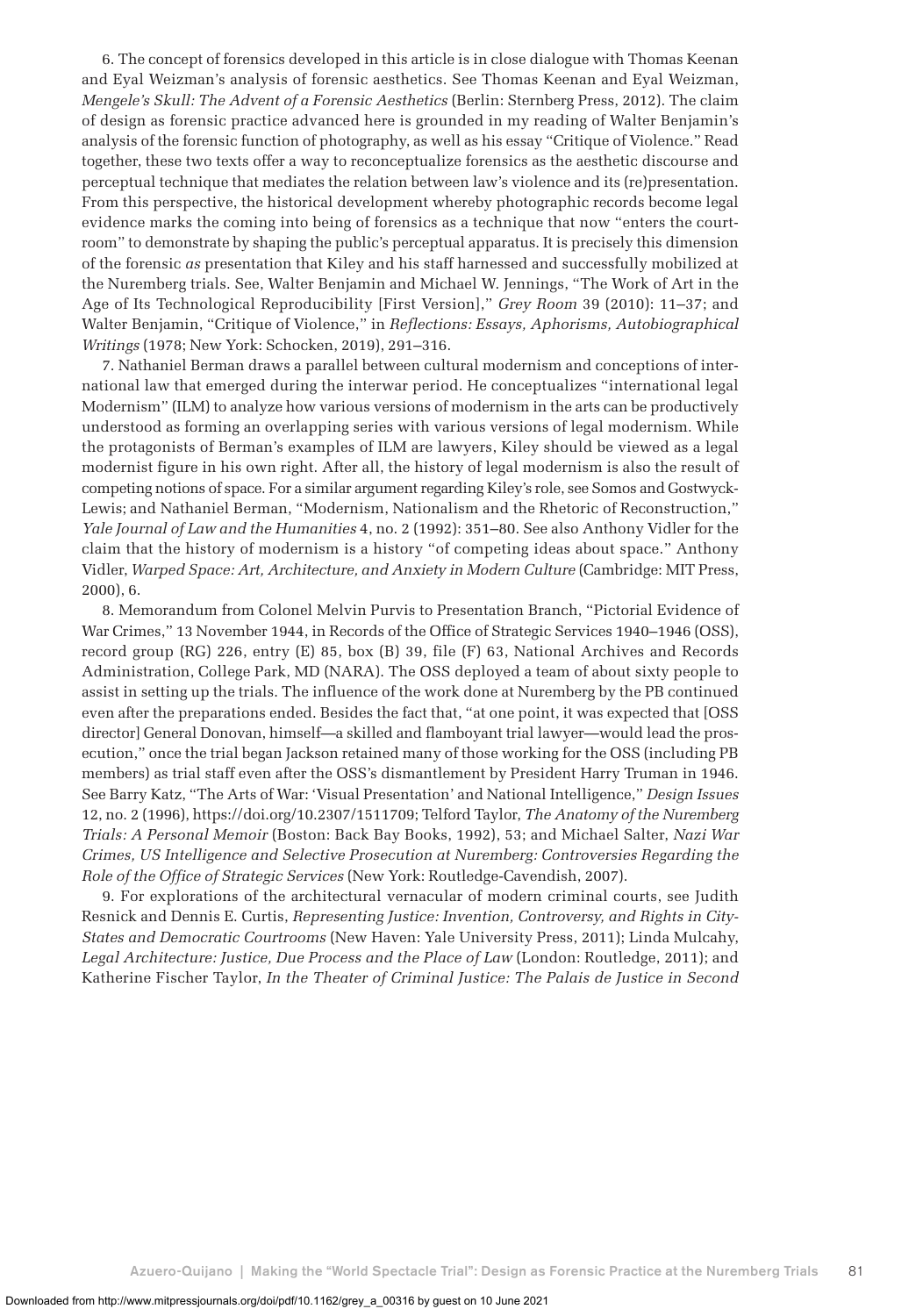*Empire Paris* (Princeton, NJ: Princeton University Press, 1993).

10. These words appear marked in pen in one of the courtroom floor plans. "Main Floor, Courtroom," 1 November 1945, in Papers of Dan Kiley, Nuremberg Courthouse, tube 0048, seq. 12, Frances Loeb Library, Harvard University Graduate School of Design.

11. The phrase "the face of the enemy" contains an ambiguity. On the one hand, the enemy was supposed to be "given a face" while, on the other hand, the crime was to be understood not as the actions of particular individuals but as a systematic, designed political project. I thank William Mazzarella for pointing this out.

12. At the subsequent Nuremberg trials (1946–1949), courtroom size directly influenced prosecutorial choices regarding which suspects to indict and how to organize the different cases. As Kevin J. Heller explains, the economy of courtroom space—specifically, the number of defendants who could sit in each courtroom at the Palace of Justice—influenced two of the three criteria the Office of Chief Counsel employed to decide which individuals to prosecute. John K. Heller, *The Nuremberg Military Tribunals and the Origins of International Criminal Law* (Oxford, UK: Oxford University Press, 2011), 40, 48.

13. In the interwar period, one widespread theory of film concerned physiognomy and faciality. Béla Balázs and Jean Epstein are among the best-known early proponents. Epstein regularly repeated the (presumably erroneous) claim that American courts used slow motion to determine the veracity of competing witnesses. See, for example, Jean Epstein, "*Photogénie* and the Imponderable" (1935), in *French Film Theory and Criticism: 1929–1939* (Princeton, NJ: Princeton University Press, 1988), 188–92. He continued to make related claims through the 1940s.

14. To what extent Kiley intended for this close scrutiny of the defendants is hard to determine. However, his own recounting of the design process suggests a deliberate effort to shape the experience of the defendants through their bodily disposition in space. This was the case of his design for the defendants' docket benches: "I designed the prisoners' benches. I thought it would be good to make it hard for them, so they didn't have any backs on them. But a person can't sit all day long without a back, and so we had to add backs to them." Stave, "Dan Kiley," 26.

15. Stanley Kramer's Oscar-winning feature film *Judgment at Nuremberg* reproduces with striking fidelity the layout of the Nuremberg courtroom as designed by Kiley and includes a scene that portrays this moment of the proceedings in all its cinematic intensity. The film, which focuses on one of the Nuremberg Military Tribunal cases, depicts the moment in which the prosecution introduces footage from the concentration camps as evidence of the criminal responsibility of the accused. Here as well, the director records the reactions of the defendants, including the film's protagonist, Ernst Janning, a fictional character (played by Burt Lancaster) representing a high-level Nazi judge who is seen on camera impassively watching the projection on the wall while tears roll down his face.

16. Memorandum from Lt. C.P. Kantianis to Lt. James Donovan, "Staging of the Trials: The Courtroom of the International Tribunal," 12 June 1945, p. 2, in OSS, RG 226, E 85, B 42, F 687, NARA; emphasis in original. See also Presentation Branch Work on War Crimes Project, 14 June 1945, p. 4, in RG 226, E 85, B 42, F 688, NARA.

17. Kantianis to Donovan, 4.

18. Memorandum from Gordon Dean to General Donovan, "Trial Site," 9 July 1945, p. 4, in RG 238, B 213, NARA, cited in Michael Salter, "Trial by Media: The Psychological Warfare Background to OSS's Contribution to the Nuremberg War Crimes Trials," *Journal of Intelligence History* 9, no. 1–2 (2009): 49.

19. Designing a courtroom for a specific set of criminals countered the rationale of modern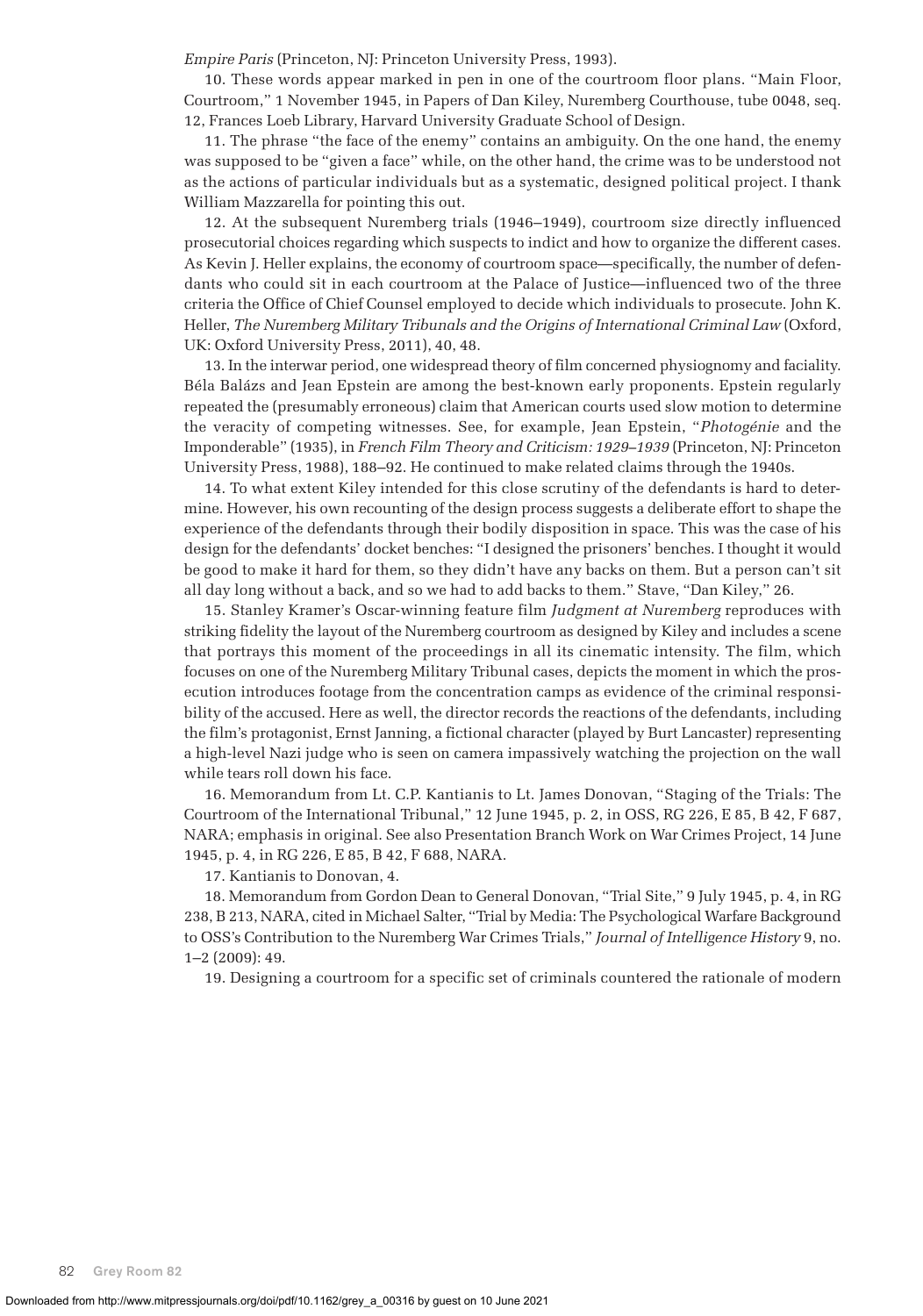courtroom design. On the elements of modern courtroom design, see Taylor; Mulcahy; and Resnick and Curtis.

20. The San Francisco conference was the PB's first effort to articulate its visual presentation ideology into a single multimedia environment; it was also the immediate precedent to Kiley's world spectacle trial. "The lessons learned in managing the historic San Francisco conference," OSS historian Barry Katz writes, "were applied with comparable effect to the trials of the Nazi leaders." Katz, 16–17.

21. On the postwar deployment of architecture as a media system for global governance, see Olga Touloumi, "Architectures of Global Communication: Psychoacoustics, Acoustic Space, and the Total Environment, 1941–1970" (Ph.D. diss., Harvard University, 2014).

22. See Fred Turner, *The Democratic Surround: Multimedia and American Liberalism from World War II to the Psychedelic Sixties* (Chicago: University of Chicago Press, 2013), 99.

23. The PB designed the San Francisco conference as a space for the performance of global authority through the orchestration of spectator experience. This included granting the press and observers access to the halls of the conference, creating dedicated spaces for them, and organizing those spaces to give unobstructed views. As would later be the case at Nuremberg, the selfenclosed world of the diplomatic conference opened up not only to spectators who were physically present but to those watching from home. See Azuero-Quijano, 37–44; and Touloumi.

24. Turner, 8.

25. On war rooms, see Beatriz Colomina, "Enclosed by Images: The Eameses' Multimedia Architecture," *Grey Room* 2 (2001): 6–29; Jothie Rajah, "Law as Record: The Death of Osama bin Laden," *No Foundations: An Interdisciplinary Journal of Law and Justice* 13 (2016): 45–69; and Azuero-Quijano.

26. I thank William Mazzarella for pointing out how one essential difference between the war room and the spectacular courtroom is the latter's presumption of a mass audience. At Nuremberg this presumption was integral to the reconfiguration of the truth of crime.

27. On U.S. world's fairs from that period, see Colomina; and Zofia Trafas, "Designed for Impact: Widescreen and 360-Degree Cinematic Interiors at the Postwar World's Fair," *Interiors* 3 (2012): 143–67. See also John Harwood, *The Interface: IBM and the Transformation of Corporate Design, 1945–1976* (Minneapolis: University of Minnesota Press, 2011), 168–94.

28. Trafas, 150.

29. Trial preparations also included making the necessary arrangements for footage of the proceedings to travel around the globe. The effort to screen carefully edited trial footage in schools, movie theaters, and other public venues meant that the sensory experience of the trials could be reproduced distantly. In his analysis of how this came to be, Christian Delage gives all credit to Jackson; however, he fails to acknowledge the role of the OSS in producing the "double jurisprudence of film" at Nuremberg. Christian Delage, *Caught on Camera: Film in the Courtroom from the Nuremberg Trials to the Trials of the Khmer Rouge* (Philadelphia: University of Pennsylvania Press, 2014), 1–2.

30. As Felicity Scott notes, Kiley's indoor garden was exemplary of landscaping as a "controlled atmosphere," an intensely conditioned environment meant to appear natural. Felicity D. Scott, *Outlaw Territories: Environments of Insecurity Architectures of Counterinsurgency* (New York: Zone Books, 2016), 49–50. See also Jean Louis Cohen, *Architecture in Uniform: Designing and Building for the Second World War* (Montreal: Canadian Centre for Architecture, 2013), 383. 31. Presentation Branch Work on War Crimes Project, 6.

32. In the words of PB staff member Kantianis, "Graphic and visual exhibits, evidence and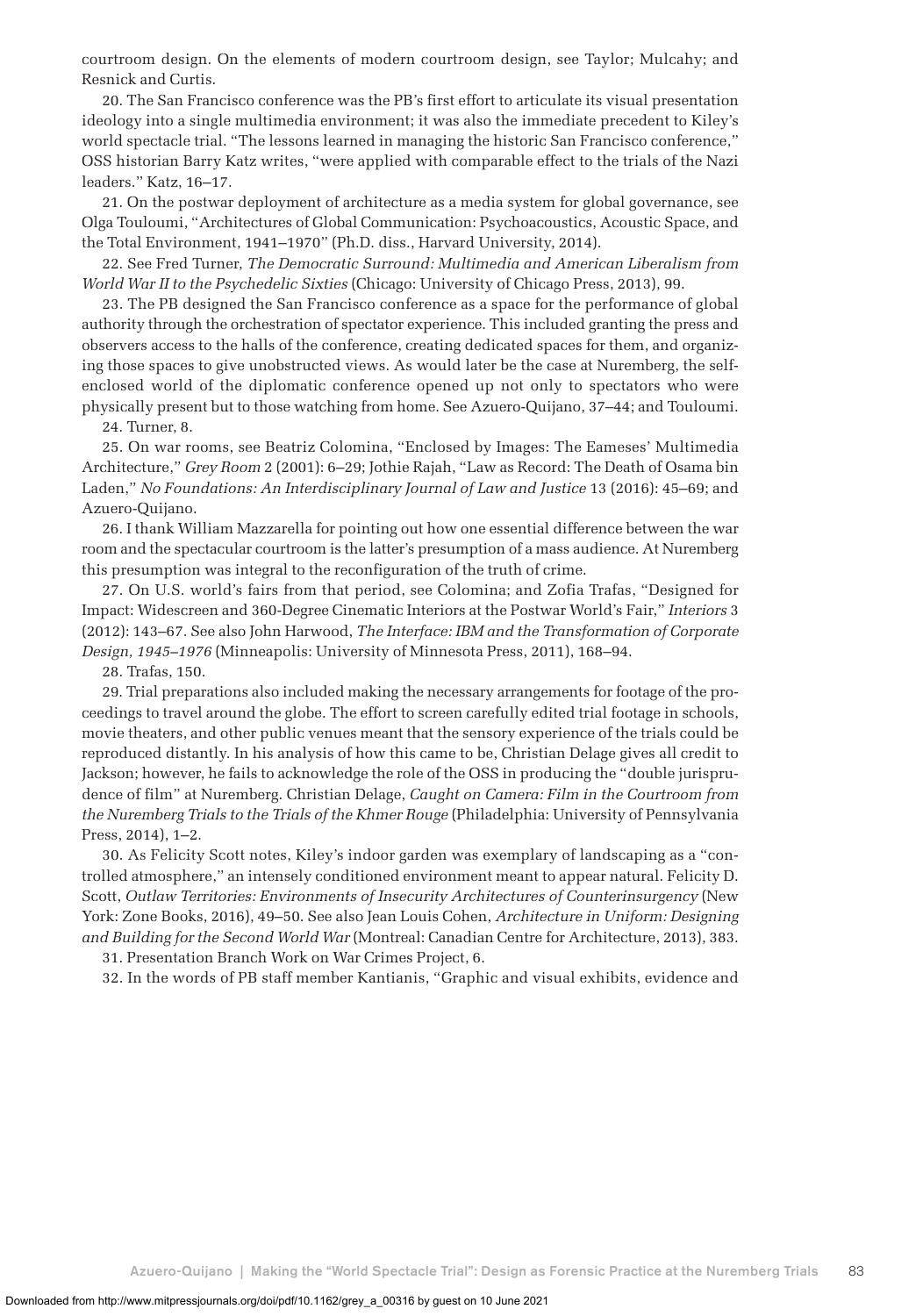arguments will be employed as an important and integral part of the trials, great consideration has been given to the location of the screen and the method of presentation as to offer maximum visibility of these, to the Court Trial Judge Advocate, defendants and Defense Counsel, witnesses, Court Reporters and the spectators. It has been deemed advisable to focus the attention of the court and the attendants to one fixed position throughout the entire presentation, displaying the graphic exhibits in the screen position by means of an overhead track. Upon completion of the presentation of each exhibit, they are placed along the side wall as parts of the permanent graphic evidence by means of the same overhead track." Kantianis to Donovan, 1.

33. Cornelia Vismann, "Tele-tribunals: Anatomy of a Medium," *Grey Room* 10 (2003): 5–21.

34. Vismann, 9.

35. Delage, 43.

36. For Friedrich Kittler, not until the arrival of the computer, which he described as "the medium to end all media," was this integrative operation replaced by a singular technology. See Friedrich A. Kittler, *Gramophone, Film, Typewriter* (Stanford, CA: Stanford University Press, 1999).

37. Presentation Branch Work on War Crimes Project, 3–4. The PB memorandum states, "The principal problem will probably be integration of this visual material (film, photographs, and exhibits of documents) into the overall presentation of the prosecution."

38. Michael Salter, "The Prosecution of Nazi War Criminals and the OSS: The Need for a New Research Agenda," *Journal of Intelligence History* 2, no. 1 (2002): 117; and Salter, *Nazi War Crimes*, 275.

39. Presentation Branch Work on War Crimes Project, 1–3. R&A personnel working on trial briefs included Frankfurt School scholars Herbert Marcuse, Otto Kirchheimer, and Franz Neumann. By using visualization techniques, PB staff were able to bring their "Secret Reports" into the courtroom. On the secret reports, see Franz Neuman, Herbert Marcuse, and Otto Kirchheimer, *Secret Reports on Nazi Germany: The Frankfurt School Contribution to the War Effort*, ed. Raffele Laudani (Princeton, NJ: Princeton University Press, 2013).

40. Memorandum from Ian Hunter to James B. Donovan, "Nazi Chart: Press Release," n.d., p. 1, in OSS, RG 226, E 85, B 40, F 681, NARA.

41. Orit Halpern, *Beautiful Data: A History of Vision and Reason Since 1945* (Durham, NC: Duke University Press, 2014).

42. Michel Foucault, *Discipline and Punish: The Birth of the Prison* (New York: Vintage Books, 1995).

43. I borrow the phrase "scale-making project" from Anna L. Tsing, "The Global Situation," *Cultural Anthropology* 15, no. 3 (2000): 327–60.

44. The panel of British, Soviet, French, and U.S. judges at the IMT echoed Jackson's emphasis on scale when they described Nazi crimes as "a record of consistent and systematic inhumanity *on the greatest scale*." Judgment of the International Military Tribunal for the Trial of German Major War Criminals (International Military Tribunal, 30 September and 1 October 1946), 247.

45. The actual work of demonstrating the scale of Nazi crime within the courtroom was done by the Secretary of War's Office of Chief Counsel and the Presentation and Research and Analysis branches of the OSS. The history of the Nuremberg trials is thus a story of the complicated collaboration between two groups who worked independent of and often against each other to make U.S. and international interests converge in the courtroom.

46. This conceptual slippage can be explained at least in part by the fact that the received legal understanding of war crimes at the time of the trials converged around the idea that an interna